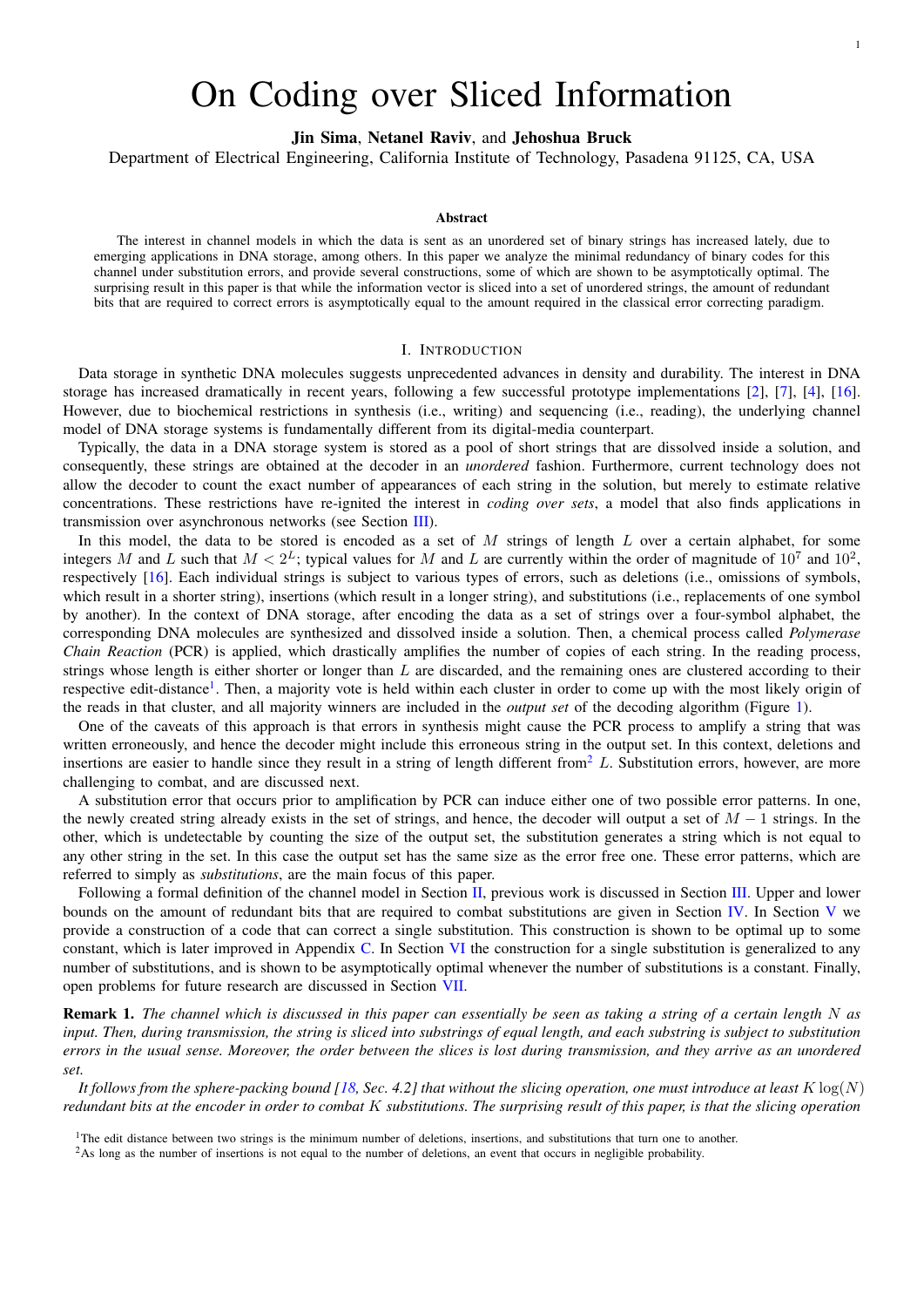

<span id="page-1-0"></span>Fig. 1. An illustration of a typical operation of a DNA storage system. The data at hand is encoded to a set of M binary strings of length L each. These strings are then synthesized, possibly with errors, into DNA sequences, that are placed in a solution and amplified by a PCR process. Then, the DNA sequences are read, clustered by similarity, and the output set is decided by a majority vote. In the illustrated example, one string is synthesized in error, which causes the output set to be in error. If the erroneous string happens to be equal to another existing string, the output set is of size  $M-1$ , and otherwise, it is of size M.

does not *incur a substantial increase in the amount of redundant bits that are required to correct these* K *substitutions. In the case of a single substitution, our codes attain an amount of redundancy that is asymptotically equivalent to the ordinary (i.e., unsliced) channel, whereas for a larger number of substitutions we come close to that, but prove that a comparable amount of redundancy is achievable.*

#### II. PRELIMINARIES

<span id="page-1-1"></span>To discuss the problem in its most general form, we restrict our attention to binary strings. For integers  $M$  and  $L$  such that<sup>[3](#page-1-2)</sup>  $M \leq 2^L$  we denote by  $\binom{\{0,1\}^L}{M}$  $\binom{1}{M}$  the family of all subsets of size M of  $\{0,1\}^L$ . In our channel model, a *word* is an element  $W \in {\binom{{0,1}^L}{M}}$  $\binom{[0,1]^L}{M}$ , and a *code*  $C \subseteq \binom{\{0,1\}^L}{M}$  $\binom{1}{M}$  is a set of words (for clarity, we refer to words in a given code as *codewords*). To prevent ambiguity with classical coding theoretic terms, the elements in a word  $W = \{x_1, \ldots, x_M\}$  are referred to as *strings*. We emphasize that the indexing in W is merely a notational convenience, e.g., by the lexicographic order of the strings, and this information is not available at the decoder.

For  $K \leq ML/2$ , a K-substitution error (K-substitution, in short), is an operation that changes the values of K different positions in a word. Notice that the result of a K-substitution is not necessarily an element of  $\binom{\{0,1\}^L}{M}$  $\binom{[0,1]^E}{M}$ , and might be an element of  $\binom{\{0,1\}^L}{T}$  $T^{1}$ ) for some  $M - K \leq T \leq M$ . This gives rise to the following definition.

<span id="page-1-3"></span>**Definition 1.** For a word  $W \in \binom{\{0,1\}^L}{M}$  $\bigcup_{i=1}^{(n+1)} L^L$ , a ball  $\mathcal{B}_K(W) \subseteq \bigcup_{j=M-K}^M {\{0,1\}}^L$  $j^{1}$ <sup> $\binom{1}{j}$ </sup> centered at W is the collection of all subsets *of*  $\{0,1\}^L$  *that can be obtained by a K-substitution in* W.

**Example 1.** For  $M = 2$ ,  $L = 3$ ,  $K = 1$ , and  $W = \{001, 011\}$ *, we have that* 

$$
\mathcal{B}_K(W) = \{ \{101, 011\}, \{011\}, \{000, 011\}, \{001, 111\}, \{001\}, \{001, 010\} \}.
$$

In this paper, we discuss bounds and constructions of codes in  $\binom{\{0,1\}^L}{M}$  $\binom{n}{M}$  that can correct K substitutions (K-substitution codes, for short), for various values of K. The *size* of a code, which is denoted by  $|\mathcal{C}|$ , is the number of codewords (that is, sets) in it. The *redundancy* of the code, a quantity that corresponds to the number of redundant bits that are to be added to the data to guarantee successful decoding, is defined as  $r(C) \triangleq \log {2^L \choose M}$  $\binom{2^2}{M} - \log(|\mathcal{C}|)$ , where the logarithms are in base 2.

A code  $\overline{C}$  is used in our channel as follows. First, the data to be stored (or transmitted) is mapped by a bijective *encoding function* to a codeword  $C \in \mathcal{C}$ . This codeword passes through a channel that might introduce up to K substitutions, and as

<span id="page-1-2"></span><sup>&</sup>lt;sup>3</sup>We occasionally also assume that  $M \leq 2^{cL}$  for some  $0 < c < 1$ . This is in accordance with typical values of M and L in contemporary DNA storage prototypes (see Section [I\)](#page-0-2).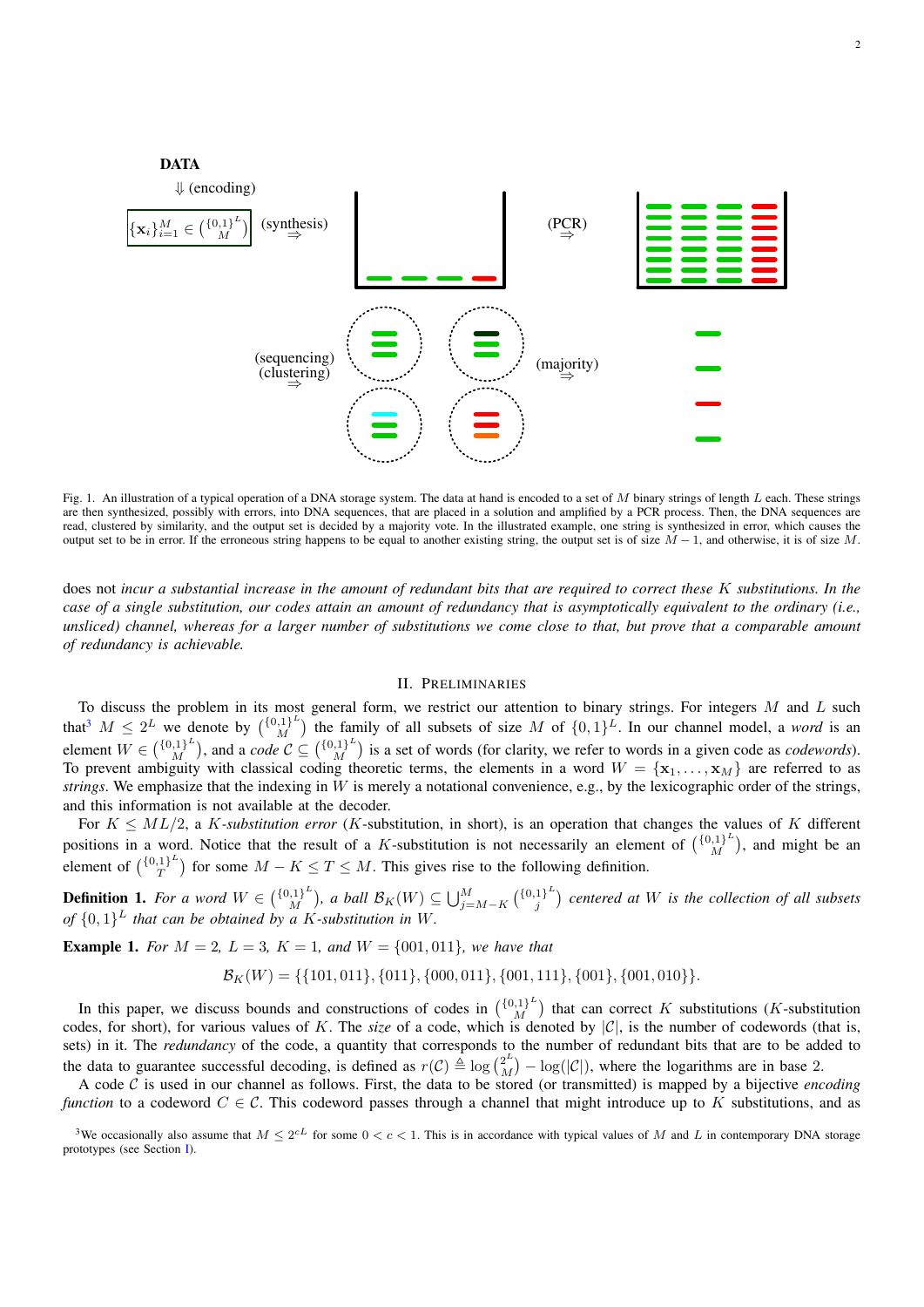**Theorem 1.** *(Main) For any integers M, L, and K such that*  $M \leq 2^{L/(4K+2)}$ *, there exists an explicit code construction with redundancy*  $O(K^2 \log(ML))$  *(Section [VI\)](#page-8-0). For*  $K = 1$ *, the redundancy of this construction is at most six times larger than the optimal one (Section [V\)](#page-4-0). Furthermore, an improved construction for*  $K = 1$  *achieves redundancy which is at most three times the optimal one (Appendix [C\)](#page-11-0).*

A few auxiliary notions are used throughout the paper, and are introduced herein. For two strings  $s, t \in \{0, 1\}^L$ , the *Hamming distance*  $d_H(s, t)$  is the number of entries in which they differ. To prevent confusion with common terms, a subset of  $\{0, 1\}^L$ is called *a vector-code*, and the set  $\mathcal{B}_D^H(s)$  of all strings within Hamming distance D or less of a given string s is called the *Hamming ball* of radius D centered at s. A *linear* vector code is called an  $[n, k]_q$  code if the strings in it form a subspace of dimension k in  $\mathbb{F}_q^n$ , where  $\mathbb{F}_q$  is the finite field with q elements.

Several well-known vector-codes are used in the sequel, such as Reed-Solomon codes or Hamming codes. For an integer t, the Hamming code is an  $[2<sup>t</sup>-1, 2<sup>t</sup>-t-1]_2$  code (i.e., there are t redundant bits in every codeword), and its minimum Hamming distance is 3. Reed-Solomon (RS) codes over  $\mathbb{F}_q$  exist for every length n and dimension k, as long as  $q \ge n - 1$  [\[18,](#page-10-5) Sec. 5], and require  $n-k$  redundant symbols in  $\mathbb{F}_q$ . Whenever q is a power of two, RS codes can be made binary by representing each element of  $\mathbb{F}_q$  as a binary string of length  $\log_2(q)$ . In the sequel we use this form of RS code, which requires  $\log(n)(n-k)$ redundant bits.

Finally, our encoding algorithms make use of *combinatorial numbering maps* [\[10\]](#page-10-6), that are functions that map a number to an element in some structured set. Specifically,  $F_{com}: \{1, \ldots, {N \choose M}\} \to \{S: S \subset \{1, \ldots, N\}, |S| = M\}$  maps a number to a set of distinct elements, and  $F_{perm}: \{1,\ldots,N!\}\to S_N$  maps a number to a permutation in the symmetric group  $S_N$ . Using  $F_{comm}$  and  $F_{perm}$  together, we define a map  $F: \{1, \ldots, \binom{N}{M}M!\} \to \{S : S \subset \{1, \ldots, N\}, |S| = M\} \times S_N$  that maps a number into an unordered set of size  $M$  together with a permutation. Generally, we denote scalars by lower-case letters  $x, y, \ldots$ , vectors by bold symbols  $x, y, \ldots$ , integers by capital letters  $K, L, \ldots$ , and  $[K] \triangleq \{1, 2, \ldots, K\}.$ 

## III. PREVIOUS WORK

<span id="page-2-0"></span>The idea of manipulating atomic particles for engineering applications dates back to the 1950's, with R. Feynman's famous citation "there's plenty of room at the bottom" [\[5\]](#page-10-7). The specific idea of manipulating DNA molecules for data storage as been circulating the scientific community for a few decades, and yet it was not until 2012-2013 where two prototypes have been implemented [\[2\]](#page-10-0), [\[7\]](#page-10-1). These prototypes have ignited the imagination of practitioners and theoreticians alike, and many works followed suit with various implementations and channel models [\[1\]](#page-10-8), [\[6\]](#page-10-9), [\[8\]](#page-10-10), [\[9\]](#page-10-11), [\[17\]](#page-10-12), [\[21\]](#page-10-13).

By and large, all practical implementations to this day follows the aforementioned channel model, in which multiple short strings are stored inside a solution. Normally, deletions and insertions are also taken into account, but substitutions were found to be the most common form of errors [\[16,](#page-10-3) Fig. 3.b], and strings that were subject to insertions and deletions are scarcer, and can be easily discarded.

The channel model which is studied in this work has been studied by several authors in the past. The work of [\[8\]](#page-10-10) addressed this channel model under the restriction that individual strings are read in an error free manner, and some strings might get lost as a result of random sampling of the DNA pool. In their techniques, the strings in a codeword are appended with an indexing prefix, a solution which already incurs redundancy of  $\Theta(M \log M)$ , and will be shown to be strictly sub-optimal in our case.

The recent work of [\[14\]](#page-10-14) addressed this model under substitutions, deletions, and insertions. When discussing substitutions only, [\[14\]](#page-10-14) suggested a code construction for  $K = 1$  with  $2L + 1$  bits of redundancy. Furthermore, by using a reduction to constant Hamming weight vector-codes, it is shown that there exists a code that can correct e errors in each one of the M sequences with redundancy  $Me \log(L + 1)$ .

The work of [\[11\]](#page-10-15) addressed a similar model, where *multisets* are received at the decoder, rather than sets. In addition, errors in the stored strings are not seen in a fine-grained manner. That is, any set of errors in an individual string is counted as a single error, regardless of how many substitutions, insertions, or deletions it contains. As a result, the specific structure of  $\{0,1\}^L$  is immaterial, and the problem reduces to decoding *histograms* over an alphabet of a certain size.

The specialized reader might suggest the use of *fountain codes*, such as the LT [\[15\]](#page-10-16) codes or Raptor [\[19\]](#page-10-17) codes. However, we stress that these solutions rely on randomness at much higher redundancy rates, whereas this work aims for a deterministic and rigorous solution at redundancy which is close to optimal.

Finally, we also mention the *permutation channel* [\[12\]](#page-10-18), [\[13\]](#page-10-19), [\[20\]](#page-10-20), which is similar to our setting, and yet it is farther away in spirit than the aforementioned works. In that channel, a vector over a certain alphabet is transmitted, and its symbols are received at the decoder under a certain permutation. If no restriction is applied over the possible permutations, than this channel reduces to *multiset decoding*, as in [\[11\]](#page-10-15). This channel is applicable in networks in which different packets are routed along different paths of varying lengths, and are obtained in an unordered and possibly erroneous form at the decoder. Yet, this line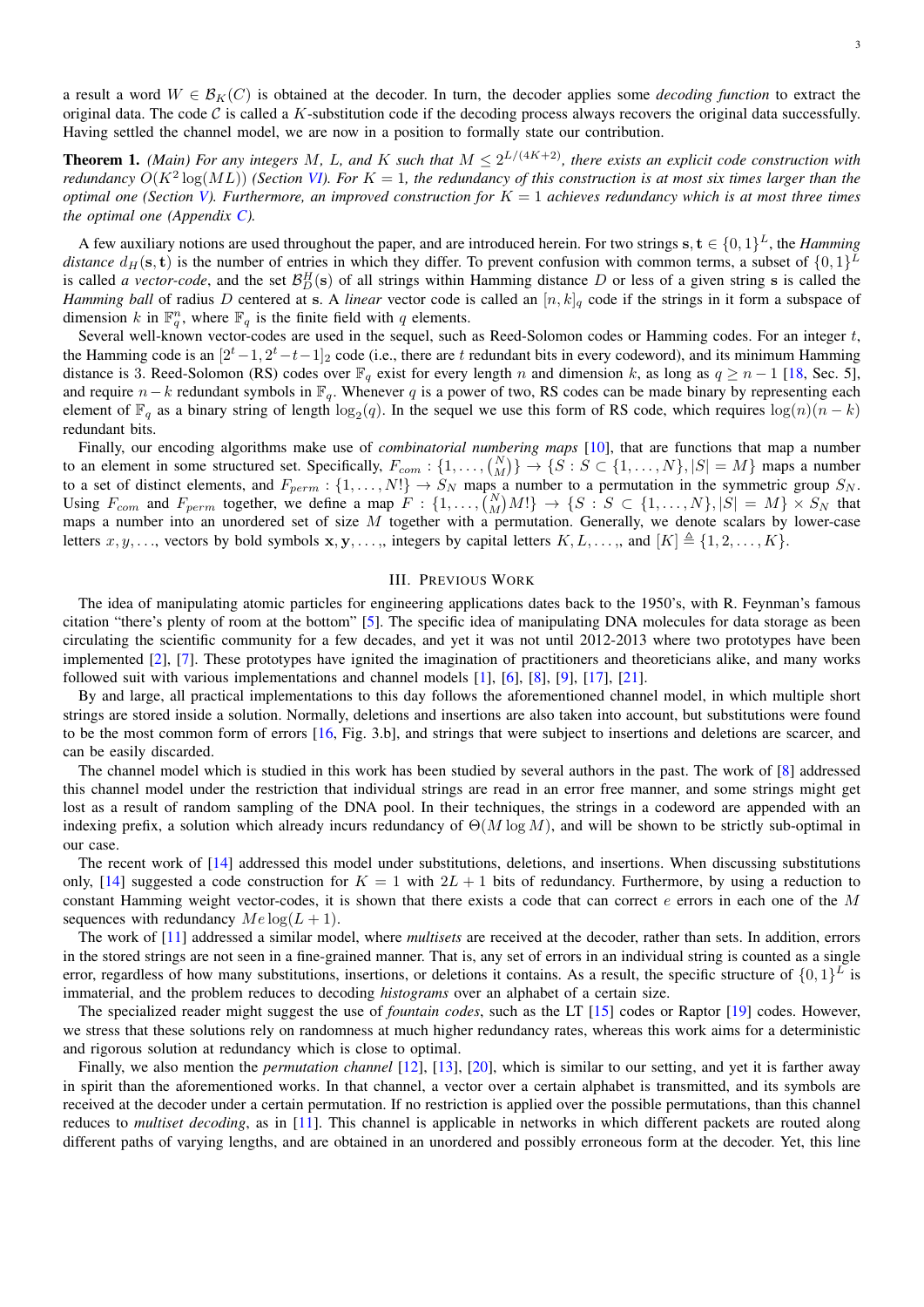of works is less relevant to ours, and to DNA storage in general, since the specific error pattern in each "symbol" (which corresponds to a string in  $\{0,1\}^L$  in our case) is not addressed, and perfect knowledge of the number of appearances of each "symbol" is assumed.

## IV. BOUNDS

<span id="page-3-0"></span>In this section we use sphere packing arguments in order to establish an existence result of codes with low redundancy, and a lower bound on the redundancy for any single substitution code. The latter bound demonstrates the asymptotic optimality of the construction in Section [V](#page-4-0) for  $K = 1$ . Both of these bounds rely on upper and lower bounds on the size of the ball  $\mathcal{B}_K$ (Definition [1\)](#page-1-3), which are given below.

<span id="page-3-1"></span>**Lemma 1.** For every word  $W = {\mathbf{x}_i}_{i=1}^M \in \binom{\{0,1\}^L}{M}$  $\binom{1}{M}$  and every positive integer  $K \leq ML$ , we have that  $|\mathcal{B}_K(W)| \leq$  $\sum_{\ell=0}^K \binom{ML}{\ell}.$ 

*Proof.* Every word in  $\mathcal{B}_K(W)$  is obtained by flipping the bits in  $x_i$  that are indexed by some  $J_i \subseteq [L]$ , for every  $i \in [M]$ , where  $\sum_{i=1}^{M} |J_i| \leq K$ . Clearly, there are at most  $\sum_{\ell=0}^{K} {\binom{ML}{\ell}}$  ways to choose the index sets  $\{J_i\}_{i=1}^{M}$ .

**Corollary 1.** For every K, M, and L such that  $M < 2^L$  and  $K \leq ML/2$ , there exists a code  $C \subseteq \binom{\{0,1\}^L}{M}$  $\binom{[0,1]^L}{M}$  whose redundancy *is at most*  $2K \log(ML)$ .

*Proof.* Choose C by the following iterative process. Maintain a list  $P \subseteq \binom{\{0,1\}^L}{M}$  $\binom{1}{M}$  of possible words, which is initialized as  $P = \left(\begin{smallmatrix} \{0,1\}^L\ M \end{smallmatrix}\right)$  $\binom{1}{M}^L$ . Then, choose a codeword  $C \in \mathcal{P}$  to be put into C, remove the ball  $\mathcal{B}_{2K}(C)$  from P, and iterate until  $\mathcal{P} = \emptyset$ . According to Lemma [1,](#page-3-1) we have that

$$
|\mathcal{C}| \geq \frac{\binom{2^L}{M}}{\sum_{\ell=0}^{2K} \binom{ML}{\ell}},
$$

and clearly,  $\mathcal{B}_K(C_1) \cap \mathcal{B}(C_2)$  for every  $C_1$  and  $C_2$  in C, which implies that C can correct K substitutions. Hence, we have that

$$
r(\mathcal{C}) = \log\binom{2^L}{M} - \log(|\mathcal{C}|) \le \log\left(\sum_{\ell=0}^{2K} \binom{ML}{\ell}\right) \le \log\left(2K \cdot \binom{ML}{2K}\right)
$$

$$
= \log(2K) + \log\left(\frac{ML(ML-1) \cdot \ldots \cdot (ML-2K+1)}{(2K)!}\right)
$$

$$
\le \log(2K) - \log((2K)!) + 2K\log(ML) \le 2K\log(ML).
$$

Notice that the bound in Lemma [1](#page-3-1) is tight, e.g., in cases where  $d_H(\mathbf{x}_i, \mathbf{x}_j) \ge 2K + 1$  for all distinct  $i, j \in [M]$ . This might occur only if M is less than the maximum size of a K-substitution correcting vector-code, i.e., when  $M \le 2^L / (\sum_{i=0}^K {L \choose i})$  [\[18,](#page-10-5) Sec. 4.2]. When the minimum Hamming distance between the strings in a codeword is not large enough, different substitution errors might result in identical words, and the size of the ball is smaller than the given upper bound.

**Example 2.** For  $L = 4$  and  $M = 2$ , consider the word  $W = \{0110, 0111\}$ . By flipping either the two underlined symbols, *or the two bold symbols, the word*  $W' = \{0110, 1110\}$  *is obtained. Hence, different substitution operation might result in identical words.*

However, in some cases it is possible to bound the size of  $\mathcal{B}_K$  from below by using tools from Fourier analysis of Boolean functions. In the following it is assumed that  $M \leq 2^{(1-\epsilon)L}$  for some  $0 < \epsilon < 1$ , and that  $K = 1$ . A word  $W \in \binom{\{0,1\}^L}{M}$  $\binom{0,1}{M}^{\omega}$ corresponds to a Boolean function  $f_W: \{\pm 1\}^L \to \{\pm 1\}$  in a natural way. For  $\mathbf{x} \in \{0,1\}^L$  let  $\overline{\mathbf{x}} \in \{\pm 1\}^L$  be the vector which is obtained from x be replacing every 0 by 1 and every 1 by −1. Then, we define  $f_W(\overline{x}) = -1$  if  $x \in W$ , and 1 otherwise. Considering the set  $\{\pm 1\}^L$  as the *hypercube graph<sup>[4](#page-3-2)</sup>*, the *boundary* of  $f_W$  is the set of all edges  $\{x_1, x_2\} \in {\{\pm 1\}^L}$  $\binom{1}{2}^{\omega}$  in this graph such that  $f_W(\mathbf{x}_1) \neq f_W(\mathbf{x}_2)$ .

## <span id="page-3-3"></span>**Lemma 2.** *The size of*  $\mathcal{B}_1(W)$  *is at least as the size of the boundary of*  $f_W$ .

*Proof.* Every edge e on the boundary of  $f_W$  corresponds to a substitution operation that results in a word  $W_e \in \mathcal{B}_1(W) \cap$  $\binom{\{0,1\}^L}{M}$  $\binom{1}{M}^{\{1\}^L}$ . To show that every edge on the boundary corresponds to a *unique* word in  $\mathcal{B}_1(W)$ , assume for contradiction that  $W_e =$  $\overline{W_{e'}}$  for two distinct edges  $e = {\mathbf{x}_1, \mathbf{x}_2}$  and  $e' = {\mathbf{y}_1, \mathbf{y}_2}$ , where  $\mathbf{x}_1, \mathbf{y}_1 \in W$  and  $\mathbf{x}_2, \mathbf{y}_2 \notin W$ . Since both  $W_e$  and  $W_{e'}$ contain precisely one element which is not in W, and are missing one element which is in W, it follows that  $x_1 = y_1$ and  $x_2 = y_2$ , a contradiction. Therefore, there exists an injective mapping between the boundary of  $f_W$  and  $\mathcal{B}_1(W)$ , and the claim follows.  $\Box$ 

<span id="page-3-2"></span><sup>&</sup>lt;sup>4</sup>The nodes of the hypercube graph of dimension L are identified by  $\{\pm 1\}^L$ , and every two nodes are connected if and only if the Hamming distance between them is 1.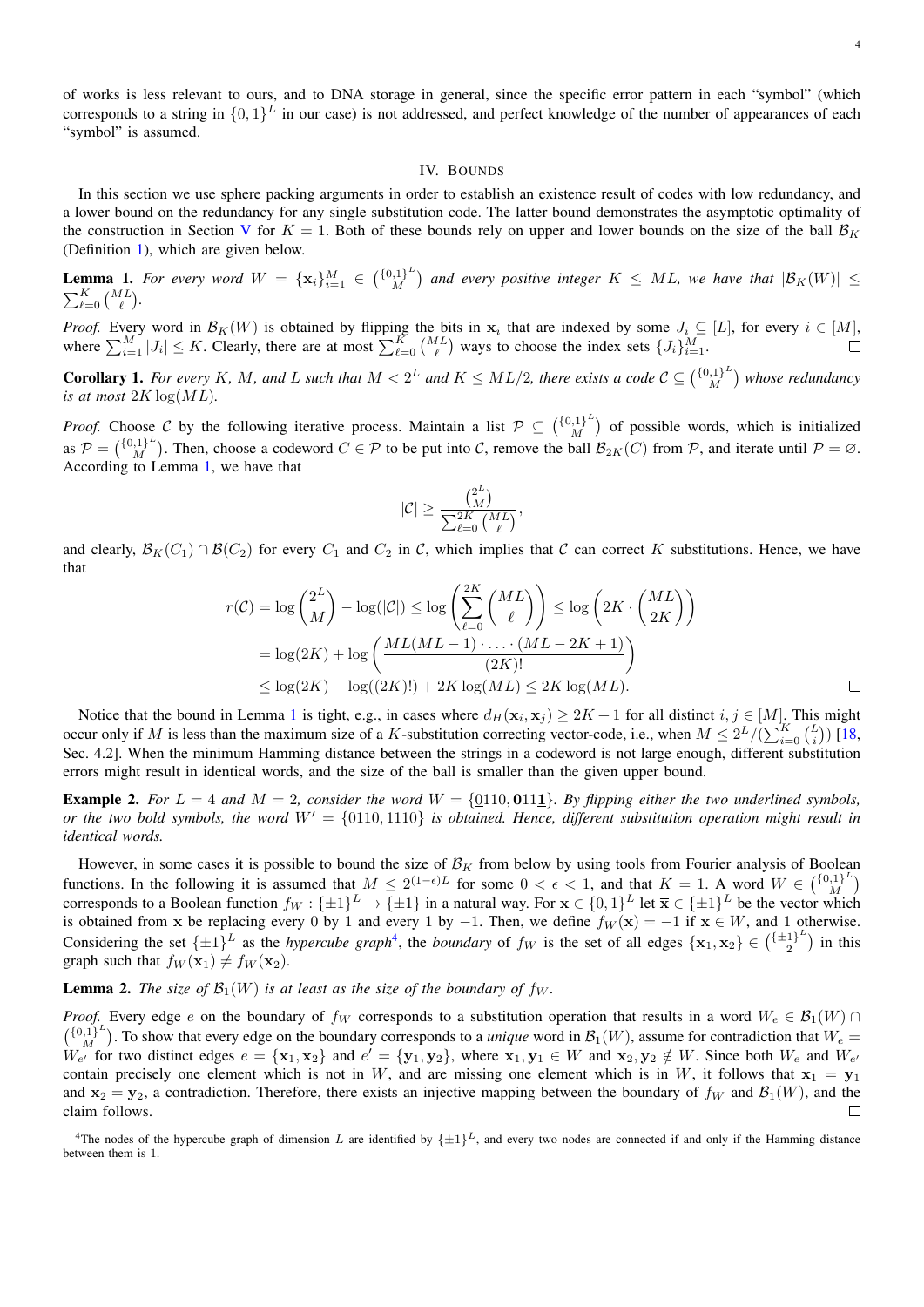Notice that the bound in Lemma [2](#page-3-3) is tight, e.g., in cases where the minimum Hamming distance between the strings of  $W$ is at least 2. This implies the tightness of the bound which is given below in these cases. Having established the connection between  $\mathcal{B}_1(W)$  and the boundary of  $f_W$ , the following Fourier analytic claims will aid in proving a lower bound. Let the *total influence* of  $f_W$  be  $I(f_W) \triangleq \sum_{i=1}^L \Pr_y(f_W(y) \neq f_W(y^{\oplus i}))$ , where  $y^{\oplus i}$  is obtained from y by changing the sign of the *i*-th entry, and  $y \in {\pm 1}^L$  is chosen uniformly at random.

### <span id="page-4-1"></span>Lemma 3.

- 1)  $[3,$  Fact 2.14, Def. 2.27] The total influence of  $f_W$  equals the fraction of hypercube edges that lie on its boundary.
- 2) [\[3,](#page-10-21) Theorem 2.39] (The Poincaré Inequality) For every function  $f : \{\pm 1\}^L \to \mathbb{R}$ , we have that  $I(f) \geq \text{Var}(f)$ , *where*  $\text{Var}(f) \triangleq \mathbb{E}(f^2) - \mathbb{E}(f)^2$  *is the variance of f.*

<span id="page-4-2"></span>**Lemma 4.** For every word  $W \in \binom{\{0,1\}^L}{M}$  $\binom{m}{M}$  we have that  $|\mathcal{B}_1(W)| \geq ML \cdot (2 - 2^{1 - \epsilon L}).$ 

*Proof.* Since an L-dimensional hypercube graph has  $L \cdot 2^{L-1}$  $L \cdot 2^{L-1}$  $L \cdot 2^{L-1}$  edges, Lemma 2 and Lemma [3\(](#page-4-1)1) imply that  $|\mathcal{B}_1(W)| \ge$  $L \cdot 2^{L-1} \cdot I(f_W)$ . It is readily verified that  $\text{Var}(f_W) = 1 - \mathbb{E}(f_W)^2 = M/2^{L-2} - M^2/2^{2L-2}$ ; therefore, Lemma [3\(](#page-4-1)2) and the fact that  $M \leq 2^{(1-\epsilon)L}$  imply that

$$
|\mathcal{B}_1(W)| \ge L \cdot 2^{L-1} (M/2^{L-2} - M^2/2^{2L-2}) \ge ML \cdot (2 - 2^{1 - \epsilon L}).
$$

**Corollary 2.** The asymptotic redundancy of a family of codes  $\{C_i\}_{i=1}^{\infty}$ , where  $K = 1$  and  $L \to \infty$ , is at least  $\log(ML) + O(1)$ .

*Proof.* According to Lemma [4,](#page-4-2) every codeword of every  $C_i$  excludes at least  $ML \cdot (2 - 2^{1-\epsilon L})$  other words from belonging to  $C_i$ . Hence, we have that

$$
|\mathcal{C}|\leq \frac{\binom{2^L}{M}}{ML\cdot(2-2^{1-\epsilon L})},
$$

and by the definition of redundancy, it follows that

$$
r(\mathcal{C}) = \log \binom{2^L}{M} - \log(|\mathcal{C}|) \ge \log(ML \cdot (2 - 2^{1 - \epsilon L})) \stackrel{L \to \infty}{\longrightarrow} \log(ML) + O(1).
$$

## V. CODES FOR A SINGLE SUBSTITUTION

<span id="page-4-0"></span>In this section we present a 1-substitution code construction that applies whenever  $M \leq 2^{L/6}$ , whose redundancy is at most  $3 \log ML + 3 \log M + O(1)$ . For simplicity of illustration, we restrict our attention to values of M and L such that  $\log ML + \log M \leq M$ . In the remaining values, a similar construction of comparable redundancy exists.

<span id="page-4-3"></span>**Theorem 2.** For  $D = \{1, \ldots, \binom{2^{L/3-1}}{M}\}$  $\binom{3-1}{M}^3 \cdot (M!)^2 \cdot 2^{3M-3\log ML-3\log M-6}$ *}, there exist an encoding function*  $E: D → \binom{\{0,1\}^L}{M}$  $\binom{0,1}{M}^{\omega}$ *whose image is a single substitution correcting code.*

The idea behind Theorem [2](#page-4-3) is to concatenate the strings in a codeword  $C = \{\mathbf{x}_i\}_{i=1}^M$  in a certain order, so that classic 1-substitution error correction techniques can be applied over the concatenated string. Since a substitution error may affect any particular order of the  $x_i$ 's, we consider the lexicographic orders of several different parts of the  $x_i$ 's, instead of the lexicographic order of the whole strings. Specifically, we partition the  $x_i$ 's to three parts, and place distinct strings in each of them. Since a substitution operation can scramble the order in at most one part, the correct order will be inferred by a majority vote, so that classic substitution error correction can be applied.

Consider a message  $d \in D$  as a tuple  $d = (d_1, \ldots, d_6)$ , where  $d_1 \in \{1, \ldots, \binom{2^{L/3-1}}{M}$  ${d_3, d_5 \in \{1, ..., \binom{2^{L/3-1}}{M}}$  $\binom{N^{3-1}}{M}$  M!}, and  $d_2, d_4, d_6 \in \{1, \ldots, 2^{M-\log ML - \log M - 2}\}\.$  Apply the functions  $F_{com}, F_{perm}$ , and  $\overline{F}$  (see Section [II\)](#page-1-1) to obtain

<span id="page-4-5"></span><span id="page-4-4"></span>
$$
F_{com}(d_1) = \{a_1, ..., a_M\},
$$
  
\n
$$
F(d_3) = (\{b_1, ..., b_M\}, \sigma),
$$
  
\n
$$
F(d_5) = (\{c_1, ..., c_M\}, \pi),
$$
  
\n(1)

where  $\mathbf{a}_i, \mathbf{b}_i, \mathbf{c}_i \in \{0,1\}^{L/3-1}$  for every  $i \in [M]$ , the permutations  $\sigma$  and  $\pi$  are in  $S_M$ , and the indexing of  $\{\mathbf{a}_i\}_{i=1}^M$ ,  $\{\mathbf{b}_i\}_{i=1}^M$ and  $\{\mathbf{c}_i\}_{i=1}^M$  is lexicographic. Further, let  $\mathbf{d}_2, \mathbf{d}_4$ , and  $\mathbf{d}_6$  be the binary strings that correspond to  $d_2, d_4$ , and  $d_6$ , respectively, and let

$$
\mathbf{s}_1 = (\mathbf{a}_1, \dots, \mathbf{a}_M, \mathbf{b}_{\sigma(1)}, \dots, \mathbf{b}_{\sigma(M)}, \mathbf{c}_{\pi(1)}, \dots, \mathbf{c}_{\pi(M)}),
$$
  
\n
$$
\mathbf{s}_2 = (\mathbf{a}_{\sigma^{-1}(1)}, \dots, \mathbf{a}_{\sigma^{-1}(M)}, \mathbf{b}_1, \dots, \mathbf{b}_M, \mathbf{c}_{\sigma^{-1}\pi(1)}, \dots, \mathbf{c}_{\sigma^{-1}\pi(M)}),
$$
 and  
\n
$$
\mathbf{s}_3 = (\mathbf{a}_{\pi^{-1}(1)}, \dots, \mathbf{a}_{\pi^{-1}(M)}, \mathbf{b}_{\pi^{-1}\sigma(1)}, \dots, \mathbf{b}_{\pi^{-1}\sigma(M)}, \mathbf{c}_1, \dots, \mathbf{c}_M).
$$
 (2)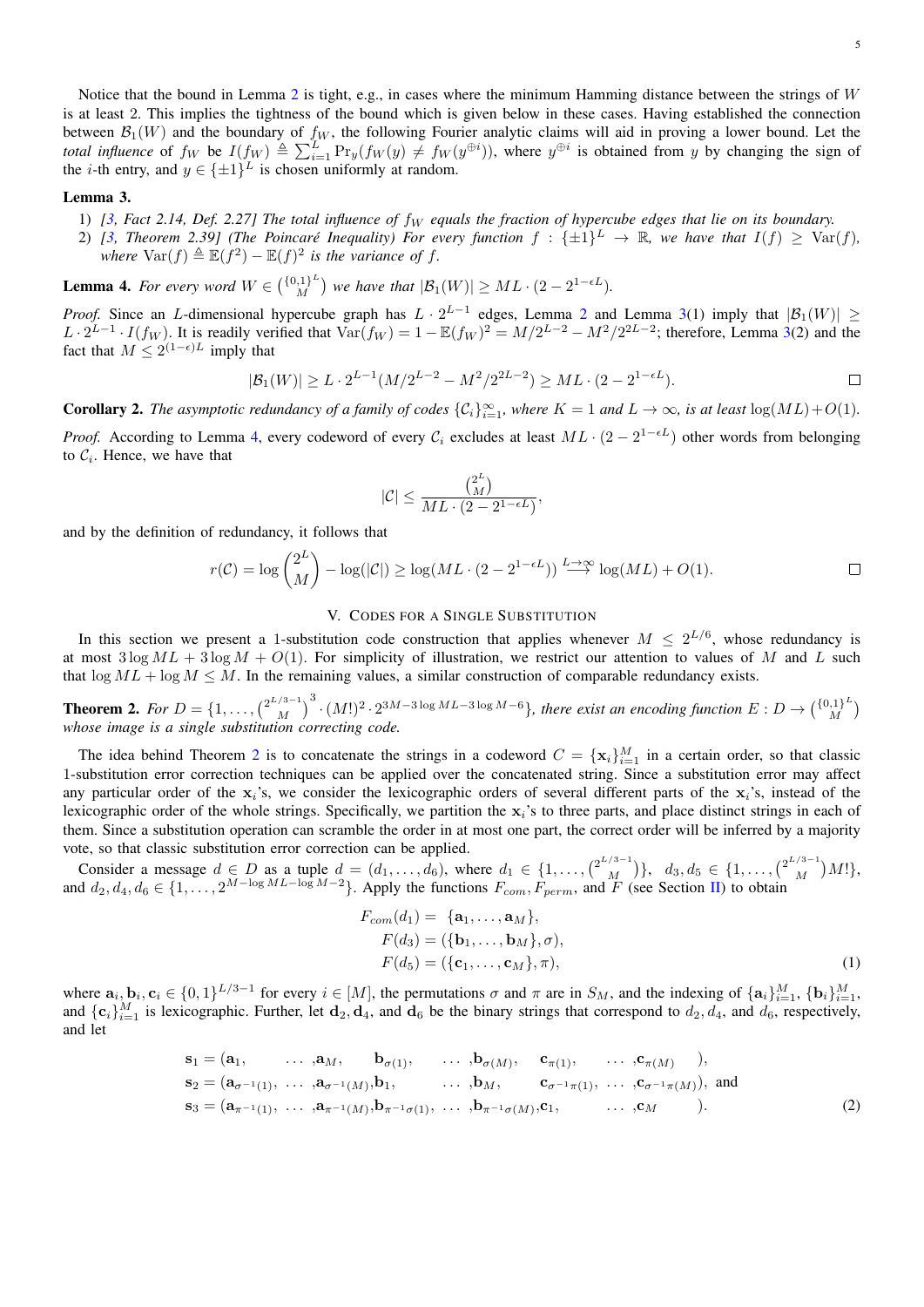

<span id="page-5-1"></span>Fig. 2. This figure illustrates the three different  $M \times L$  binary matrices which results from placing the strings  $\{x_i\}_{i=1}^M$  on top of one another in various orders. That is, every row in the above matrices equals to some  $x_i$ . Notice that the parts that are highlighted by diagonal lines consist of a single  $M \times 1$ column, that contains the bits of either  $(\mathbf{d}_2, E_H(\mathbf{d}_2), E_H(\mathbf{s}_1)), (\mathbf{d}_4, E_H(\mathbf{d}_4), E_H(\mathbf{s}_2)),$  or  $(\mathbf{d}_6, E_H(\mathbf{d}_6), E_H(\mathbf{s}_3)).$  For example, when sorting the  $\mathbf{x}_i$ 's according to the  $a_i$ 's (top figure), the bits of  $d_2$ ,  $E_H(d_2)$ , and  $E_H(s_1)$  appear consecutively.

Without loss of generality<sup>[5](#page-5-0)</sup> assume that there exists an integer t for which  $|s_i| = (L-3)M = 2^t - t - 1$  for all  $i \in [3]$ . Then, each s<sub>i</sub> can be encoded by using a *systematic*  $[2^t - 1, 2^t - t - 1]_2$  Hamming code, by introducing t redundant bits. That is, the encoding function is of the form  $s_i \mapsto (s_i, E_H(s_i))$ , where  $E_H(s_i)$  are the t redundant bits, and  $t \le \log(ML) + 1$ . Similarly, we assume that there exists an integer h for which  $|\mathbf{d}_i| = 2^h - h - 1$  for  $i \in \{2, 4, 6\}$ , and let  $E_H(\mathbf{d}_i)$  be the corresponding h bits of redundancy, that result from encoding  $d_i$  by using a  $[2^h - 1, 2^h - h - 1]$  Hamming code. By the properties of a Hamming code, and by the definition of h, we have that  $h \leq \log(M) + 1$ .

The data  $d \in D$  is mapped to a codeword  $C = \{x_1, \ldots, x_M\}$  as follows, and the reader is encouraged to refer to Figure [2](#page-5-1) for clarifications. First, we place  $\{a_i\}_{i=1}^M$ ,  $\{b_i\}_{i=1}^M$ , and  $\{c_i\}_{i=1}^M$  in the different thirds of the  $x_i$ 's, sorted by  $\sigma$  and  $\pi$ . That is, denoting  $\mathbf{x}_i = (x_{i,1}, \dots, x_{i,L})$ , we define

<span id="page-5-2"></span>
$$
(x_{i,1},...,x_{i,L/3-1}) = \mathbf{a}_i,
$$
  
\n
$$
(x_{i,L/3+1},...,x_{i,2L/3-1}) = \mathbf{b}_{\sigma(i)}, \text{ and}
$$
  
\n
$$
(x_{i,2L/3+1},...,x_{i,L-1}) = \mathbf{c}_{\pi(i)}.
$$
\n(3)

The remaining bits  $\{x_{i,L/3}\}_{i=1}^M$ ,  $\{x_{i,2L/3}\}_{i=1}^M$ , and  $\{x_{i,L}\}_{i=1}^M$  are used to accommodate the information bits of  $\mathbf{d}_2, \mathbf{d}_4, \mathbf{d}_6$ , and

<span id="page-5-0"></span><sup>5</sup>Every string can be padded with zeros to extend its length to  $2^t - t - 1$  for some t. It is readily verified that this operation extends the string by at most a factor of two, and by the properties of the Hamming code, this will increase the number of redundant bits by at most 1.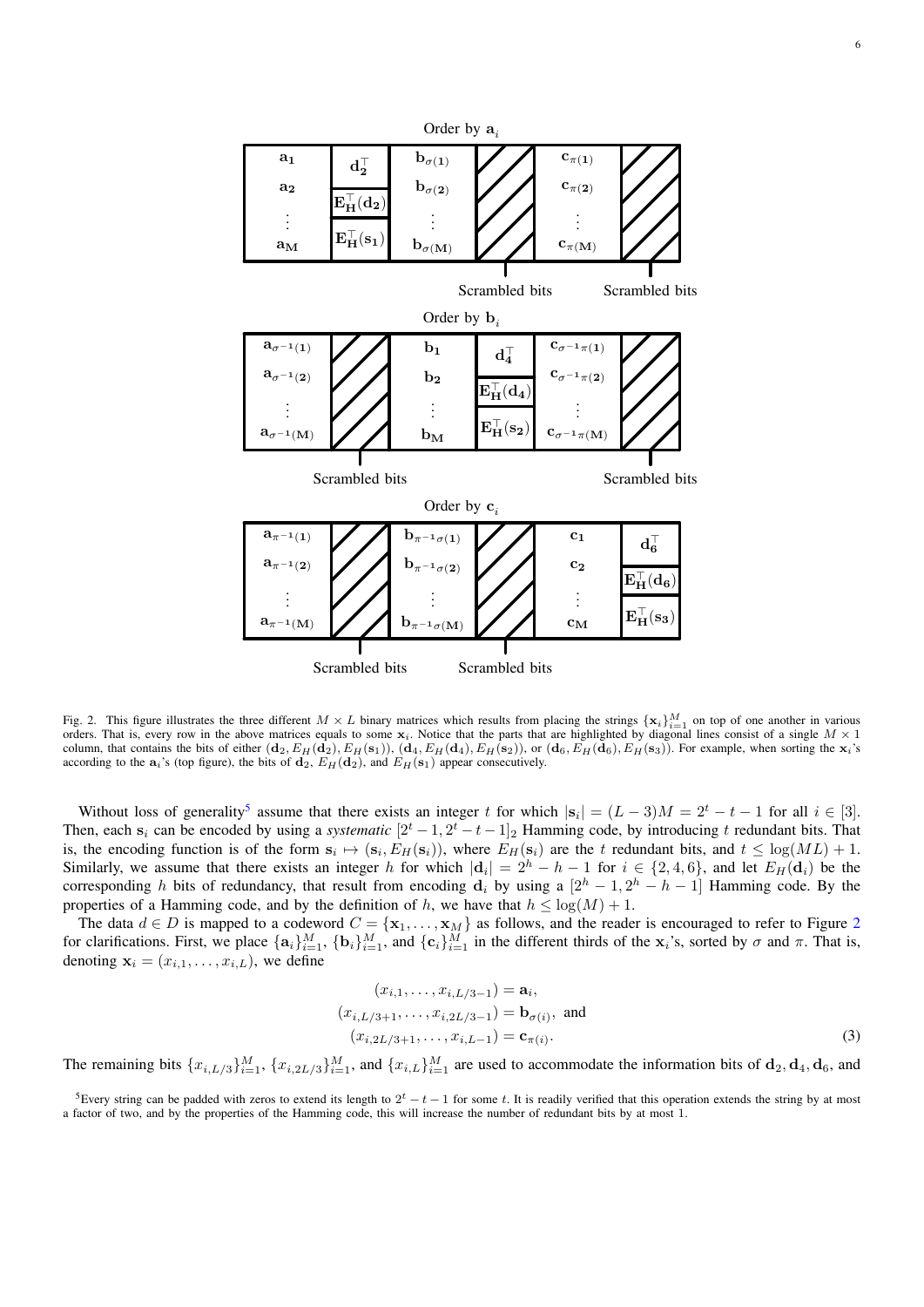the redundancy bits  $\{E_H(\mathbf{s}_i)\}_{i=1}^3$  and  $\{E_H(\mathbf{d}_i)\}_{i \in \{2,4,6\}}$ , in the following manner.

$$
x_{i,L/3} = \begin{cases} d_{2,i}, & \text{if } i \leq M - \log ML - \log M - 2 \\ E_H(\mathbf{d}_2)_{i-(M-\log ML - \log M - 2)}, & \text{if } M - \log ML - \log M - 1 \leq i \leq M - \log ML - 1 \\ E_H(\mathbf{s}_1)_{i-(M-\log ML - 1)}, & \text{if } M - \log ML \leq i \leq M, \\ E_H(\mathbf{d}_4)_{i-(M-\log ML - \log M - 2)}, & \text{if } M - \log ML - \log ML - \log M - 2 \\ E_H(\mathbf{d}_4)_{i-(M-\log ML - \log M - 2)}, & \text{if } M - \log ML - \log M - 1 \leq \sigma^{-1}(i) \leq M - \log ML - 1 \\ E_H(\mathbf{s}_2)_{i-(M-\log ML - 1)}, & \text{if } M - \log ML \leq \sigma^{-1}(i) \leq M, \\ E_H(\mathbf{d}_6)_{i-(M-\log ML - \log M - 2)}, & \text{if } M - \log ML - \log M - 1 \leq \pi^{-1}(i) \leq M - \log ML - 1. \end{cases} (4)
$$

That is, if the strings  $\{x_i\}_{i=1}^M$  are sorted according to the content of the bits  $(x_{i,1},...,x_{i,L/3-1}) = a_i$ , then the top  $M - \log ML \log M - 2$  bits of the  $(L/3)$ 'th column<sup>[6](#page-6-0)</sup> contain  $d_2$ , the middle  $\log M + 1$  bits contain  $E_H(d_2)$ , and the bottom  $\log ML + 1$  bits contain  $E_H(\mathbf{s}_1)$ . Similarly, if the strings are sorted according to  $(x_{i,L/3+1}, \ldots, x_{i,2L/3-1}) = \mathbf{b}_i$ , then the top  $M - \log ML \log M - 2$  bits of the  $(2L/3)$ 'th column contain  $d_4$ , the middle  $\log M + 1$  bits contain  $E_H(d_4)$ , and the bottom  $\log ML + 1$  bits contain  $E_H(\mathbf{s}_2)$ , and so on. This concludes the encoding function E of Theorem [2.](#page-4-3) It can be readily verified that E is injective since different messages result in either different  $(\{a_i\}_{i=1}^M, \{b_i\}_{i=1}^M, \{c_i\}_{i=1}^M)$  or the same  $(\{a_i\}_{i=1}^M, \{b_i\}_{i=1}^M, \{c_i\}_{i=1}^M)$  with different  $(d_2, d_4, d_6)$ . In either case, the resulting codewords  $\{x_i\}_{i=1}^M$  of the two messages are different.

To verify that the image of E is a 1-substitution code, observe first that since  $\{a_i\}_{i=1}^M$ ,  $\{b_i\}_{i=1}^M$ , and  $\{c_i\}_{i=1}^M$  are *sets*, it follows that any two strings in the same set are distinct. Hence, according to [\(3\)](#page-5-2), it follows that  $d_H(\mathbf{x}_i, \mathbf{x}_j) \geq 3$  for every distinct i and j in [M]. Therefore, no 1-substitution error can cause one  $x_i$  to be equal to another, and consequently, the result of a 1-substitution error is always in  $\binom{\{0,1\}^L}{M}$  $\binom{1}{M}$ . In what follows a decoding algorithm is presented, whose input is a codeword that was distorted by at most a single substitution, and its output is  $d$ .

Upon receiving a word  $C' = \{x'_1, \ldots, x'_M\} \in \mathcal{B}_1(C)$  for some codeword C (once again, the indexing of the elements of C' is lexicographic), we define

<span id="page-6-4"></span><span id="page-6-2"></span>
$$
\hat{\mathbf{a}}_i = (x'_{i,1}, \dots, x'_{i,L/3-1})
$$
\n
$$
\hat{\mathbf{b}}_i = (x'_{\tau^{-1}(i), L/3+1}, \dots, x'_{\tau^{-1}(i), 2L/3-1})
$$
\n
$$
\hat{\mathbf{c}}_i = (x'_{\rho^{-1}(i), 2L/3+1}, \dots, x'_{\rho^{-1}(i), L-1}),
$$
\n(5)

where  $\tau$  is the permutation by which  $\{x_i'\}_{i=1}^M$  are sorted according to their  $L/3+1,\ldots,2L/3-1$  entries, and  $\rho$  is the permutation by which they are sorted according to their  $2L/3+1, \ldots, L-1$  entries (we emphasize that  $\tau$  and  $\rho$  are unrelated to the original  $\pi$ and  $\sigma$ , and those will be decoded later). Further, when ordering  $\{x_i'\}_{i=1}^M$  by either the lexicographic ordering, by  $\tau$ , or by  $\rho$ , we obtain *candidates* for each one of  $\mathbf{d}_2$ ,  $\mathbf{d}_4$ ,  $\mathbf{d}_6$ ,  $E_H(\mathbf{d}_2)$ ,  $E_H(\mathbf{d}_4)$ ,  $E_H(\mathbf{d}_6)$ ,  $E_H(\mathbf{s}_1)$ ,  $E_H(\mathbf{s}_2)$ , and  $E_H(\mathbf{s}_3)$ , that we similarly denote with an additional apostrophe<sup>[7](#page-6-1)</sup>. For example, if we order  $\{x_i'\}_{i=1}^M$  according to  $\tau$ , then the bottom  $\log(ML) + 1$  bits of the  $(2L/3)$ -th column are  $E_H(\mathbf{s}_2)'$ , the middle  $\log M + 1$  bits are  $E_H(\mathbf{d}_4)'$ , and the top  $M - \log ML - \log M - 2$  bits are  $\mathbf{d}'_4$  (see Eq. [\(4\)](#page-6-2)). Now, let

$$
\mathbf{s}'_1 = (\hat{\mathbf{a}}_1, \dots, \hat{\mathbf{a}}_M, \hat{\mathbf{b}}_{\tau(1)}, \dots, \hat{\mathbf{b}}_{\tau(M)}, \hat{\mathbf{c}}_{\rho(1)}, \dots, \hat{\mathbf{c}}_{\rho(M)}), \n\mathbf{s}'_2 = (\hat{\mathbf{a}}_{\tau^{-1}(1)}, \dots, \hat{\mathbf{a}}_{\tau^{-1}(M)}, \hat{\mathbf{b}}_1, \dots, \hat{\mathbf{b}}_M, \hat{\mathbf{c}}_{\tau^{-1}\rho(1)}, \dots, \hat{\mathbf{c}}_{\tau^{-1}\rho(M)}), \text{ and } \n\mathbf{s}'_3 = (\hat{\mathbf{a}}_{\rho^{-1}(1)}, \dots, \hat{\mathbf{a}}_{\rho^{-1}(M)}, \hat{\mathbf{b}}_{\rho^{-1}\tau(1)}, \dots, \hat{\mathbf{b}}_{\rho^{-1}\tau(M)}, \hat{\mathbf{c}}_1, \dots, \hat{\mathbf{c}}_M).
$$
\n(6)

The following lemma shows that at least two of the above  $s_i$  are close in Hamming distance to their encoded counterpart  $(\mathbf{s}_i, E_H(\mathbf{s}_i))$ .

<span id="page-6-3"></span>**Lemma 5.** *There exist distinct integers*  $k, \ell \in [3]$  *such that* 

$$
d_H((\mathbf{s}'_k, E_H(\mathbf{s}_k)'), (\mathbf{s}_k, E_H(\mathbf{s}_k)) \le 1, and
$$
  

$$
d_H((\mathbf{s}'_k, E_H(\mathbf{s}_k)'), (\mathbf{s}_k, E_H(\mathbf{s}_k))) \le 1.
$$

<span id="page-6-0"></span><sup>6</sup>Sorting the strings  $\{x_i\}_{i=1}^M$  by any ordering method provides a matrix in a natural way, and can consider columns in this matrix.

<span id="page-6-1"></span><sup>7</sup>That is, each one of  $\mathbf{d}'_2$ ,  $\mathbf{d}'_4$ , etc., is obtained from  $\mathbf{d}_2$ ,  $\mathbf{d}_4$ , etc., by at most a single substitution.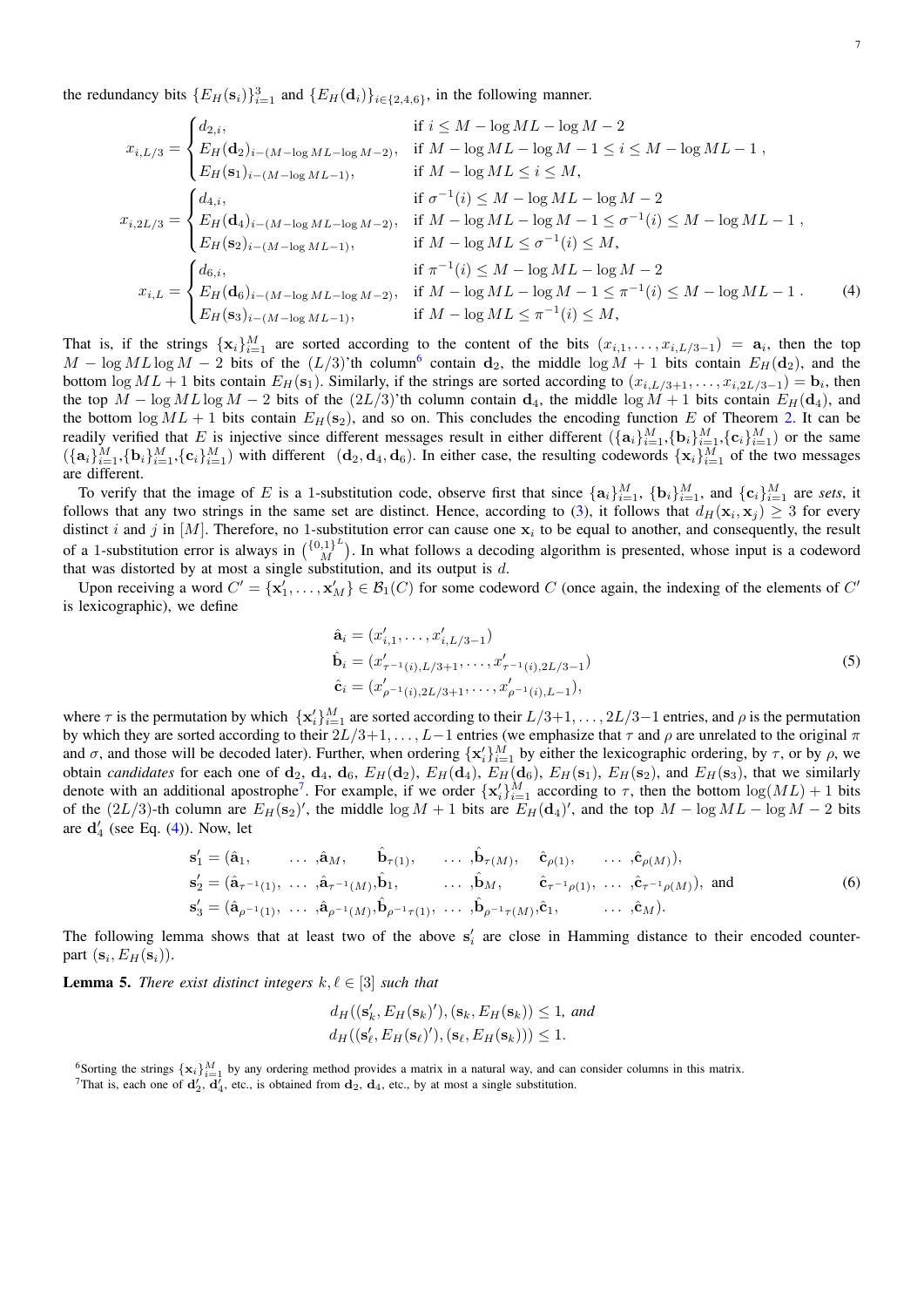*Proof.* If the substitution did not occur at either of index sets  $\{1, \ldots, L/3 - 1\}$ ,  $\{L/3 + 1, \ldots, 2L/3 - 1\}$ , or  $\{2L/3 + 1, \ldots,$  $L-1$ } (which correspond to the values of the  $a_i$ 's,  $b_i$ 's, and  $c_i$ 's, respectively), then the order among the  $a_i$ 's,  $b_i$ 's and  $c_i$ 's is maintained. That is, we have that

$$
\begin{aligned} &\mathbf{s}'_1 = (\mathbf{a}_1, \quad \ldots, \mathbf{a}_M, \quad \mathbf{b}_{\sigma(1)}, \quad \ldots, \mathbf{b}_{\sigma(M)}, \quad \mathbf{c}_{\pi(1)}, \quad \ldots, \mathbf{c}_{\pi(M)}), \\ &\mathbf{s}'_2 = (\mathbf{a}_{\sigma^{-1}(1)}, \quad \ldots, \mathbf{a}_{\sigma^{-1}(M)}, \mathbf{b}_1, \quad \ldots, \mathbf{b}_M, \quad \mathbf{c}_{\sigma^{-1}\pi(1)}, \quad \ldots, \mathbf{c}_{\sigma^{-1}\pi(M)}), \\ &\mathbf{s}'_3 = (\mathbf{a}_{\pi^{-1}(1)}, \quad \ldots, \mathbf{a}_{\pi^{-1}(M)}, \mathbf{b}_{\pi^{-1}\sigma(1)}, \quad \ldots, \mathbf{b}_{\pi^{-1}\sigma(M)}, \mathbf{c}_1, \quad \ldots, \mathbf{c}_M), \end{aligned}
$$

and in this case, the claim is clear. It remains to show the other cases, and due to symmetry, assume without loss of generality that the substitution occurred in one of the  $a_i$ 's, i.e., in an entry which is indexed by an integer in  $\{1, \ldots, L/3 - 1\}$ .

Let  $A \in \{0,1\}^{M \times L}$  be a matrix whose rows are the  $x_i$ 's, in any order. Let  $A_{left}$  be the result of ordering the rows of A according to the lexicographic order of their 1, . . . , L/3 − 1 entries. Similarly, let A*mid* and A*right* be the results of ordering the rows of A by their  $L/3 + 1, \ldots, 2L/3 - 1$  and  $2L/3 + 1, \ldots, L - 1$  entries, respectively, and let  $A'_{left}$ ,  $A'_{mid}$ , and  $A'_{right}$  be defined analogously with  $\{x_i'\}_{i=1}^M$  instead of  $\{x_i\}_{i=1}^M$ .

It is readily verified that there exist permutation matrices  $P_1$  and  $P_2$  such that  $A_{mid} = P_1 A_{left}$  and  $A_{right} = P_2 A_{left}$ . Moreover, since  ${\bf b}_i\}_{i=1}^M = {\bf \{b}_i\}_{i=1}^M$ , and  ${\bf \{c}_i\}_{i=1}^M = {\bf \{c}_i\}_{i=1}^M$ , it follows that  $A'_{mid} = P_1(A_{left} + R)$  and  $A'_{right} = P_2(A_{left} + R)$ , where  $R \in$  $\{0,1\}^{M \times L}$  is a matrix of Hamming weight 1; this clearly implies that  $A'_{mid} = A_{mid} + P_1 R$  and that  $A'_{right} = A_{right} + P_2 R$ . Now, notice that  $s_2$  result from vectorizing some submatrix  $M_2$  of  $A_{mid}$ , and  $s'_2$  result from vectorizing some submatrix  $M'_2$ of  $A'_{mid}$ . Moreover, the matrices  $M_2$  and  $M'_2$  are taken from their mother matrix by omitting the same rows and columns, and both vectorizing operations consider the entries of  $M_2$  and  $M'_2$  in the same order. In addition, the redundancies  $E_H(s_2)$ and  $E_H(s_3)$  can be identified similarly, and have at most a single substitution with respect to the corresponding entries in the noiseless codeword. Therefore, it follows from  $A'_{mid} = A_{mid} + P_1R$  that  $d_H(s'_2, (s_2, E_H(s_2))) \leq 1$ . The claim for  $s_3$  is similar.  $\Box$ 

By applying a Hamming decoder on either one of the  $s_i$ 's, the decoder obtains possible candidates for  $\{a_i\}_{i=1}^M$ ,  $\{b_i\}_{i=1}^M$ , and  ${c_i}_{i=1}^M$ , and by Lemma [5,](#page-6-3) it follows that these sets of candidates will coincide in at least two cases. Therefore, the decoder can apply a majority vote of the candidates from the decoding of each  $s'_i$ , and the winning values are  $\{a_i\}_{i=1}^M$ ,  $\{b_i\}_{i=1}^M$ , and  $\{\mathbf{c}_i\}_{i=1}^M$ . Having these correct values, the decoder can sort  $\{\mathbf{x}'_i\}_{i=1}^M$  according to their  $\mathbf{a}_i$  columns, and deduce the values of  $\sigma$ and  $\pi$  by observing the resulting permutation in the  $b_i$  and  $c_i$  columns, with respect to their lexicographic ordering. This concludes the decoding of the values  $d_1, d_3$ , and  $d_5$  of the data d.

We are left to extract  $d_2, d_4$ , and  $d_6$ . To this end, observe that since the correct values of  $\{a_i\}_{i=1}^M$ ,  $\{b_i\}_{i=1}^M$ , and  $\{c_i\}_{i=1}^M$ are known at this point, the decoder can extract the *true* positions of  $d_2, d_4$ , and  $d_6$ , as well as their respective redundancy bits  $E_H(\mathbf{d}_2)$ ,  $E_H(\mathbf{d}_4)$ ,  $E_H(\mathbf{d}_6)$ . Hence, the decoding algorithm is complete by applying a Hamming decoder.

We now turn to compute the redundancy of the above code  $C$ . Note that there are two sources of redundancy—the Hamming code redundancy, which is at most  $3(\log ML + \log M + 2)$  and the fact that the sets  $\{a_i\}_{i=1}^M$ ,  $\{b_i\}_{i=1}^M$ , and  $\{c_i\}_{i=1}^M$  contain distinct strings. By a straightforward computation, for  $4 \leq M \leq 2^{L/6}$  we have

<span id="page-7-0"></span>
$$
r(C) = \log \binom{2^L}{M} - \log \left( \binom{2^{L/3-1}}{M}^3 \cdot (M!)^2 \cdot 2^{3(M - \log ML - \log M - 2)} \right)
$$
  
=  $\log \prod_{i=0}^{M-1} (2^L - i) - \log \prod_{i=0}^{M-1} (2^{L/3-1} - i)^3 - 3M + 3 \log ML + 3 \log M + 6$   
=  $\log \prod_{i=0}^{M-1} \frac{(2^L - i)}{(2^{L/3} - 2i)^3} + 3 \log ML + 3 \log M + 6$   
 $\leq 3M \log \frac{2^{L/3}}{2^{L/3} - 2M} + 3 \log ML + 3 \log + 6.$   
 $\stackrel{(a)}{\leq} 12 \log e + 3 \log ML + 3 \log M + 6$  (7)

where inequality  $(a)$  is derived in Appendix **B**.

For the case when  $M < \log ML + \log M$ , we generate  $\{a_i\}_{i=1}^M$ ,  $\{b_i\}_{i=1}^M$ , and  $\{c_i\}_{i=1}^M$  with length  $L/3 - \lceil \frac{\log ML + \log M}{M} \rceil$ . As a result, we have  $\lceil \frac{\log ML + \log M}{M} \rceil$  bits  $x_{i,j}$ ,  $i \in \{1, ..., M\}$ ,  $j \in \{L/3 - \lceil \frac{\log ML + \log M}{M} \rceil + 1, ..., L/3\}$   $\cup$   $\{2L/3 \lceil \frac{\log ML + \log M}{M} \rceil + 1, \ldots, 2L/3 \} \cup \{L - \lceil \frac{\log ML + \log M}{M} \rceil + 1, \ldots, L\}$  to accommodate the information bits  $\mathbf{d}_2, \mathbf{d}_4, \mathbf{d}_6$  and the redundancy bits  $\{E_H(\mathbf{s}_i)\}_{i=1}^3$  and  $\{E_H(\mathbf{d}_i)\}_{i\in\{2,4,6\}}$  in each part.

Remark 2. *The above construction is valid whenever* M ≤ 2 L/3−1 *. However, asymptotically optimal amount of redundancy is achieved for*  $M \leq 2^{L/6}$ *.*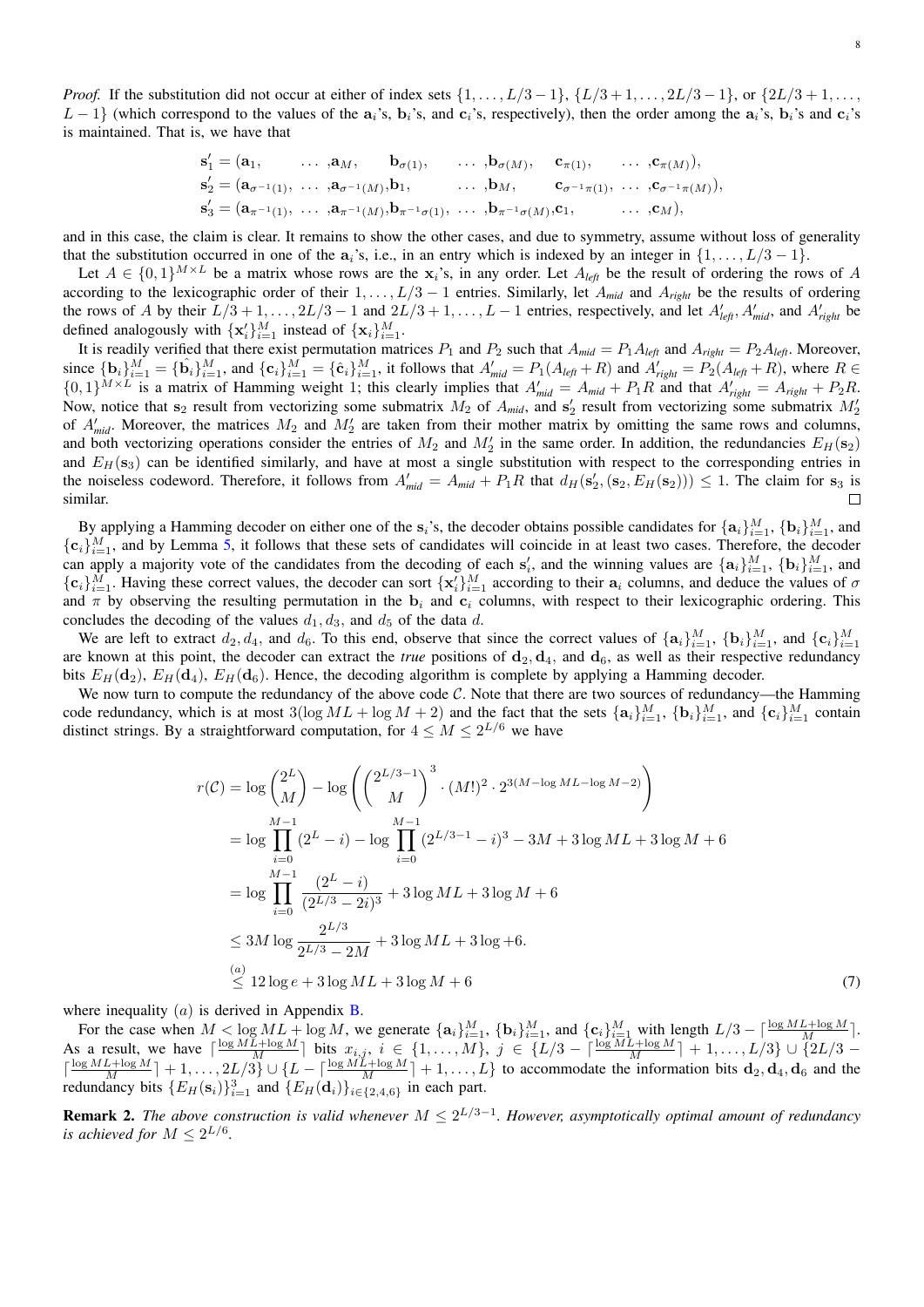<span id="page-8-2"></span>**Remark 3.** In this construction, the separate storage of the Hamming code redundancies  $E_H(\mathbf{d}_2)$ ,  $E_H(\mathbf{d}_1)$ , and  $E_H(\mathbf{d}_6)$  is not necessary. Instead, storing  $E_H({\bf d}_2,{\bf d}_4,{\bf d}_6)$  is sufficient, since the true position of those can be inferred after  $\{{\bf a}_i\}_{i=1}^M,$  ${\bf b}_i\}_{i=1}^M$ , and  ${\bf c}_i\}_{i=1}^M$  were successfully decoded. This approach results in redundancy of  $3\log ML + \log 3M + O(1)$ , and a *similar approach can be utilized in the next section as well.*

#### VI. CODES FOR MULTIPLE SUBSTITUTIONS

<span id="page-8-0"></span>In this section we extend the 1-substitution correcting code from Section [V](#page-4-0) to multiple substitutions. In particular, we obtain the following result.

**Theorem 3.** For integers M, L, and K such that  $M \leq 2^{\frac{L}{2(2K+1)}}$  there exists a K-substitution code with redundancy

$$
2K(2K+1)\log ML + 2K(2K+1)\log M + O(K).
$$

We restrict our attention to values of M, L, and K for which  $2K \log ML + 2K \log M \le M$ . For the remaining values, i.e., when  $2K \log ML + 2K \log M > M$ , a similar code can be constructed. The construction of a K-substitution correcting code is similar in spirit to the single substitution case, except that we partition the strings to  $2K + 1$  parts instead of 3. In addition, we use a Reed-Solomon code in its binary representation (see Section [II\)](#page-1-1) to combat K-substitutions in the classic sense. The motivation behind considering  $2K + 1$  parts is that K substitutions can affect at most K of them. As a result, at least  $K + 1$ parts retain their original order; and that enables a classic RS decoding algorithm to succeed. In turn, the true values of the parts are decided by a majority vote, which is applied over a set of  $2K + 1$  values,  $K + 1$  of whom are guaranteed to be correct.

For parameters  $M, L$ , and  $K$  as above, let

$$
D = \{1, \ldots, \binom{2^{L/(2K+1)-1}}{M}^{2K+1} \cdot (M!)^{2K} \cdot 2^{(2K+1)(M-2K \log ML - 2K \log M)}\}
$$

be the information set. We split a message  $d \in D$  into  $d = (d_1, \ldots, d_{4K+2})$ , where  $d_1 \in \{1, \ldots, \binom{2^{L/(2K+1)-1}}{M}$  $\binom{n+1}{M}$ ,  $d_j \in$  $\{1, \ldots, \binom{2^{L/(2K+1)-1}}{M}$  $\binom{N+1}{M}$   $M!$  for  $j \in \{2,\ldots,2K+1\}$ , and  $d_j \in \{1,\ldots,2^{(2K+1)(M-2K\log ML-2K\log M)}\}$  for  $j \in \{2K+1\}$  $2, \ldots, 4K + 2$ . As in [\(1\)](#page-4-4), we apply  $F_{com}$  and F to obtain

$$
F_{com}(d_1) = \{a_{1,1}, \ldots, a_{M,1}\}, \text{ where } a_{i,1} \in \{0,1\}^{L/(2K+1)-1} \text{ for all } i, \text{ and}
$$
  

$$
F(d_j) = (\{a_{1,j}, \ldots, a_{M,j}\}, \pi_j) \text{ for all } j \in \{2, \ldots, 2K+1\}, \text{ where } a_{i,j} \in \{0,1\}^{L/(2K+1)-1} \text{ and } \pi_j \in S_M.
$$

As usual, the sets  $\{a_{i,j}\}_{i=1}^M$  are indexed lexicographically according to i, i.e.,  $a_{1,j} < \ldots < a_{M,j}$  for all j. Similar to [\(3\)](#page-5-2), let

$$
(x_{i,(j-1)L/(2K+1)+1},\ldots,x_{i,jL/(2K+1)-1})=\mathbf{a}_{\pi_j(i),j},\ i\in[M],\ j\in[2K+1].
$$

In addition, define the equivalents of  $(2)$  as

$$
\mathbf{s}_1 = (\mathbf{a}_{1,1}, \dots, \mathbf{a}_{M,1}, \mathbf{a}_{\pi_2(1),2}, \dots, \mathbf{a}_{\pi_2(M),2}, \dots, \mathbf{a}_{\pi_{2K+1}(1),2K+1}, \dots, \mathbf{a}_{\pi_{2K+1}(M),2K+1}),
$$
  
\n
$$
\mathbf{s}_2 = (\mathbf{a}_{\pi_2^{-1}(1),1}, \dots, \mathbf{a}_{\pi_2^{-1}(M),1}, \mathbf{a}_{1,2}, \dots, \mathbf{a}_{M,2}, \dots, \mathbf{a}_{M,2}, \dots, \mathbf{a}_{\pi_2^{-1}\pi_{2K+1}(1),2K+1}, \dots, \mathbf{a}_{\pi_2^{-1}\pi_{2K+1}(M),2K+1}),
$$
  
\n
$$
\vdots
$$

$$
\mathbf{s}_{2K+1} = (\mathbf{a}_{\pi_{2K+1}^{-1}(1),1},\ldots,\mathbf{a}_{\pi_{2K+1}^{-1}(M),1}, \ \mathbf{a}_{\pi_{2K+1}^{-1}\pi_2(1),2},\ldots,\ \mathbf{a}_{\pi_{2K+1}^{-1}\pi_2(M),2},\ \ldots,\ \mathbf{a}_{1,2K+1},\qquad \ldots,\mathbf{a}_{M,2K+1}).
$$

Namely, for every  $i \in [2K+1]$ , the elements  $\{a_{i,j}\}_{j=1}^M$  appear in  $s_i$  by their lexicographic order, and the remaining ones are sorted accordingly.

To state the equivalent of [\(4\)](#page-6-2), for a binary string t let  $E_{RS}(t)$  be the redundancy bits that result from RS encoding of t, in its binary representation<sup>[8](#page-8-1)</sup>. In particular, we employ an RS code which corrects K substitutions, and incurs  $2K \log(|{\bf{t}}|)$  bits of redundancy. Then, the remaining bits  $\{x_{i,\frac{L}{2K+1}}\}_{i=1}^M$ ,  $\{x_{i,\frac{2L}{2K+1}}\}_{i=1}^M$ ,  $\ldots$ ,  $\{x_{i,L}\}_{i=1}^M$  are defined as follows. In this expression, notice that  $|\mathbf{s}_i|=M(L-2K-1)$  for every  $i$  and  $|\mathbf{d}_j|\leq M$  for every  $j.$  As a result, it follows that  $|E_{RS}(\mathbf{d}_j)|\leq 2K\log M$ for every  $j \in \{2K+2,\ldots, 4K+2\}$ , and  $|E_{RS}(\mathbf{s}_i)| \leq 2K \log ML$  for every  $i \in [2K+1]$ .

$$
x_{i, \frac{jL}{2K+1}} = \begin{cases} d_{j+2K+1,i} & \text{if } \pi_j^{-1}(i) \le M - 2K \log M - 2K \log ML \\ E_{RS}(\mathbf{d}_{j+2K+1})_{i-M+2K \log M + 2K \log ML}, & \text{if } M - 2K \log M - 2K \log ML + 1 \le \pi_j^{-1}(i) \le M - 2K \log ML \\ E_{RS}(\mathbf{s}_j)_{i-M+2K \log ML}, & \text{if } M - 2K \log ML + 1 \le \pi_j^{-1}(i) \end{cases} \tag{8}
$$

<span id="page-8-1"></span> ${}^{8}$ To avoid uninteresting technical details, it is assumed henceforth that RS encoding in its binary form is possible, i.e., that  $log(|t|)$  is an integer that divides t; this can always be attained by padding with zeros. Furthermore, the existence of an RS code is guaranteed, since  $q = 2^{\log(|\mathbf{t}|)}$  is larger than the length of the code, which is  $|t|/\log(|t|)$ .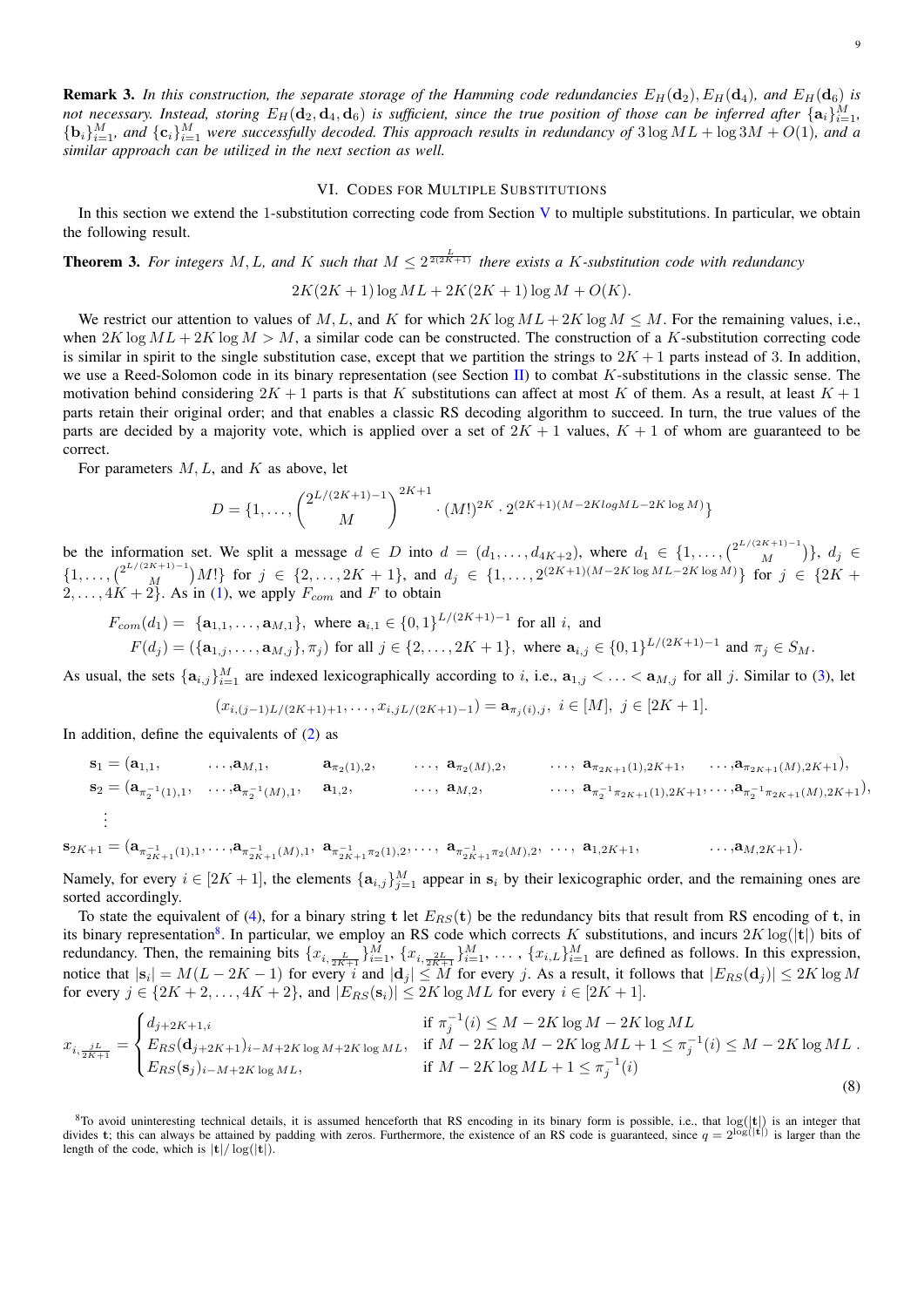To verify that the above construction provides a K-substitution code, observe first that  $\{a_{i,j}\}_{j=1}^M$  is a set of distinct integers for all  $i \in [2K+1]$ , and hence  $d_H(\mathbf{x}_i, \mathbf{x}_j) \ge 2K+1$  for all distinct i and j in [M]. Thus, a K-substitution error cannot turn one  $x_i$  into another, and the result is always in  $\begin{pmatrix} \{0,1\}^L \\ M \end{pmatrix}$  $\binom{1}{M}^{\omega}$ .

The decoding procedure also resembles the one in Section [V.](#page-4-0) Upon receiving a word  $C' = \{x'_1, \ldots, x'_M\} \in \mathcal{B}_K(C)$  for some codeword C, we define

$$
\hat{\mathbf{a}}_{i,j} = (x'_{\tau_j^{-1}(i), \frac{(j-1)L}{2K+1}+1}, \dots, x'_{\tau_j^{-1}(i), \frac{jL}{2K+1}-1}, \dots, ), \text{ for } j \in [2K+1], \text{ and } i \in [M]
$$

where  $\tau_j$  is the permutation by which  $\{x_i'\}_{i=1}^M$  are sorted according to their  $\frac{(j-1)L}{2K+1} + 1, \ldots, \frac{jL}{2K+1} - 1$  entries  $(\tau_1$  is the identity permutation, compare with [\(5\)](#page-6-4)). In addition, sorting  $\{x_i'\}_{i=1}^M$  by either one of  $\tau_j$  yields *candidates* for  $\{E_{RS}(s_i)\}_{i=1}^{2K+1}$ , for  ${d_j}_{j=2K+2}^{4K+2}$ , and for  ${E_{RS}(\mathbf{d}_j)}_{j=2K+2}^{4K+2}$ . The respective  ${s_i}^{j}{}_{i=1}^{2K+1}$  are defined as

s 0 <sup>1</sup> = (aˆ1,1, . . . ,aˆM,1, aˆτ2(1),2, . . . , aˆτ2(M),2, . . . aˆτ2K+1(1),2K+1, . . . , aˆτ2K+1(M),2K+1), s 0 <sup>2</sup> = (aˆ<sup>τ</sup> −1 2 (1),1 , . . . ,aˆ<sup>τ</sup> −1 2 (M),1 , aˆ1,2, . . . , aˆM,2, . . . aˆτ −1 2 <sup>τ</sup>2K+1(1),2K+1, . . . , aˆ<sup>τ</sup> −1 2 <sup>τ</sup>2K+1(M),2K+1), . . . <sup>2</sup>K+1 = (aˆ<sup>τ</sup> −1 <sup>2</sup>K+1(1),1 , . . . ,aˆ<sup>τ</sup> −1 <sup>2</sup>K+1(M),1 , aˆ<sup>τ</sup> −1 <sup>2</sup>K+1τ2(1),2 , . . . , aˆ<sup>τ</sup> −1 <sup>2</sup>K+1τ2(M),2 , . . . aˆ1,2K+1, . . . , aˆM,2K+1).

<span id="page-9-0"></span>**Lemma 6.** There exist  $K+1$  distinct integers  $\ell_1, \ldots, \ell_{K+1}$  such that  $d_H((s'_{\ell_j}, E_{RS}(s_{\ell_j})'), (s_{\ell_j}, E_{RS}(s_{\ell_j}))) \leq K$  for every  $j \in K$  $[K + 1]$ 

*Proof.* Analogous to the proof of Lemma [5.](#page-6-3) See [A](#page-10-22)ppendix A for additional details.

<span id="page-9-1"></span> $\Box$ 

By applying an RS decoding algorithm on each of  $\{s_i'\}_{i=1}^{2K+1}$  we obtain candidates for the true values of  $\{a_{i,j}\}_{j=1}^M$  for every  $i \in [2K+1]$ . According to Lemma [6,](#page-9-0) at least  $K+1$  of these candidate coincide, and hence the true value of  $\{\mathbf{a}_{i,j}\}_{j=1}^M$ can be deduced by a majority vote. Once these true values are known, the decoder can sort  $\{x_i'\}_{i=1}^M$  by its  $a_{1,j}$  entries (i.e., the entries indexed by  $1, \ldots, \frac{L}{2K+1} - 1$ , and deduce the values of each  $\pi_t$ ,  $t \in \{2, \ldots, 2K+1\}$  according to the resulting permutation of  $\{a_{t,\ell}\}_{\ell=1}^M$  in comparison to their lexicographic one. Having all the permutations  $\{\pi_j\}_{j=2}^{2K+1}$ , the decoder can extract the true positions of  $\{d_j\}_{j=2K+2}^{4K+2}$  and  $\{E_{RS}(d_j)\}_{j=2K+2}^{4K+2}$ , and apply an RS decoder to correct any substitutions that might have occurred.

Remark 4. *Notice that the above RS code in its binary representation consists of binary substrings that represent elements in a larger field. As a result, this code is capable of correcting* any *set of substitutions that are confined to at most* K *of these substrings. Therefore, our code can correct more than* K *substitutions in many cases.*

For  $4 \leq M \leq 2^{L/2(2K+1)}$ , the total redundancy of the above construction C is given by

$$
r(C) = \log {2^L \choose M} - \log {2^{L/(2K+1)-1} \choose M}^{2K+1} M!^{2K} 2^{(2K+1)(M-2K \log ML - 2K \log M)}
$$
  
\n
$$
\stackrel{(b)}{\leq} (2K+1) \log e + 2K(2K+1) \log ML + 2K(2K+1) \log M.
$$
\n(9)

where the proof of inequality  $(b)$  is given in Appendix **B**.

 $s'_2$ 

**Remark 5.** As in Remark [3,](#page-8-2) storing  $E_H(d_i)$  separately in each part  $j \in \{2K+2,\ldots, 4K+2\}$  is not necessary. Instead, *we can store*  $E_H(\mathbf{d}_{2K+2}, \ldots, \mathbf{d}_{4K+2})$  *in a single part*  $j = 2K + 1$ *, since the position of the binary strings*  $\mathbf{d}_j$  *for*  $j \in$  ${2K+2,\ldots,4K+2}$  and the redundancy  $E_H(\mathbf{d}_{2K+2},\ldots,\mathbf{d}_{4K+2})$  can be identified once  ${\{\mathbf{a}_{i,j}\}_{i\leq M,j\leq 2K+1}}$  are determined. *The redundancy of the resulting code is*  $2K(2K + 1) \log ML + 2K \log(2K + 1)M$ .

For the case when  $M < 2K \log ML + 2K \log M$ , we generate sequences  $a_{i,j}$ ,  $i \in \{1, ..., M\}$ ,  $j \in \{1, ..., 2K + 1\}$ with length  $L/(2K+1) - \left[\frac{2K \log ML + 2K \log M}{M}\right]$ . Then, the  $\left[\frac{2K \log ML + 2K \log M}{M}\right]$  bits  $x_{i,j}$ ,  $i \in \{1, \ldots, M\}$ ,  $j \in \bigcup_{l=1}^{2K+1} \{(l-1) \log M + 2K \log M \}$  $1)L/(2K+1) - \left[\frac{2K \log ML + 2K \log M}{M}\right] + 1, \ldots, \left[L/(2K+1)\right]$  to accommodate the information bits  $\{d_j\}_{j=2K+2}^{4K+2}$  and the redundancy bits  $\{E_H(\mathbf{s}_i)\}_{i=1}^{2K+1}$  and  $\{E_H(\mathbf{d}_j)\}_{j=2K+2}^{4K+2}$  in each part.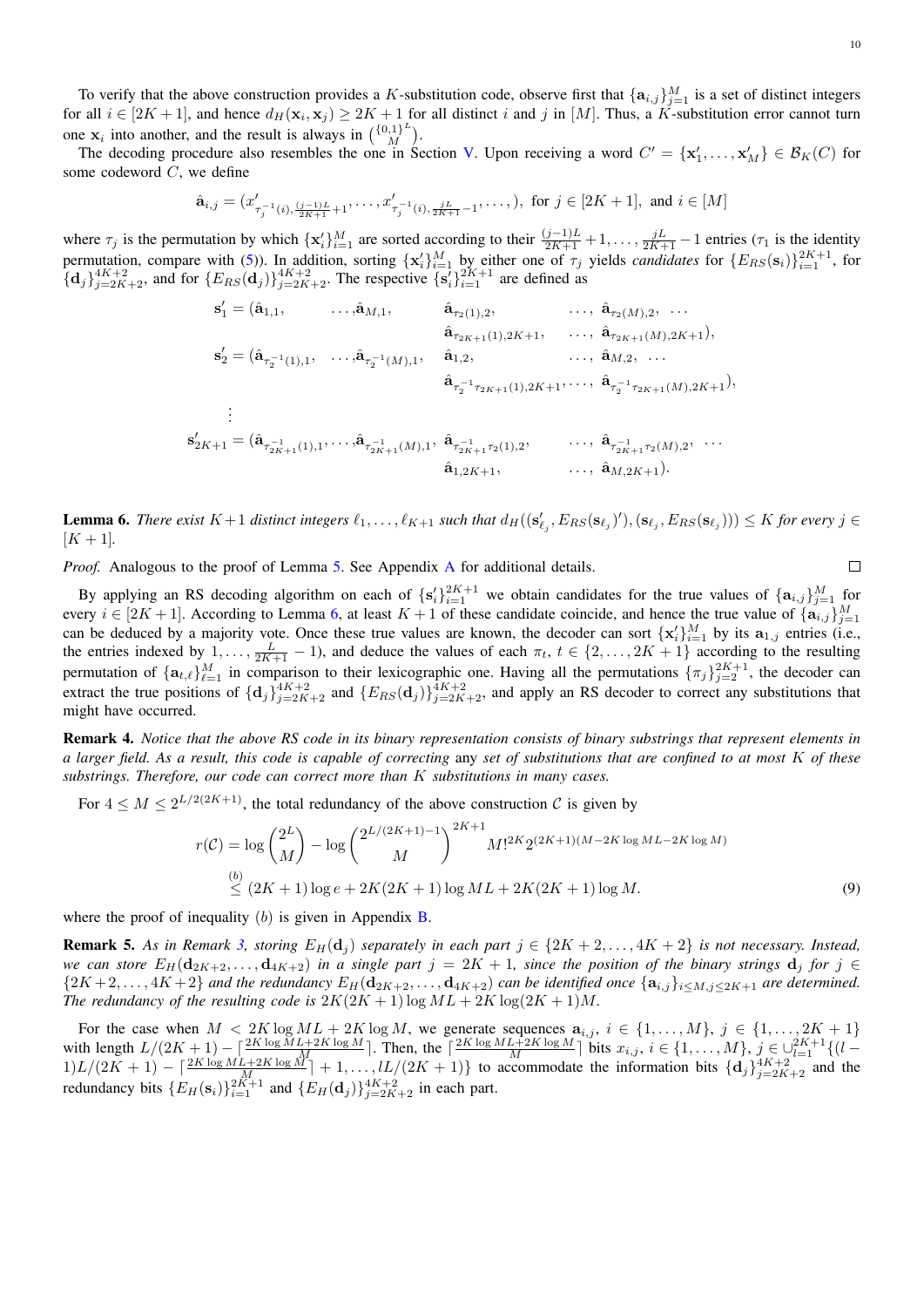#### VII. CONCLUSIONS AND FUTURE WORK

<span id="page-10-4"></span>Motivated by novel applications in coding for DNA storage, this paper presented a channel model in which the data is sent as a set of unordered strings, that are distorted by substitutions. Respective sphere packing arguments were applied in order to establish an existence result of codes with low redundancy for this channel, and a corresponding lower bound on the redundancy for  $K = 1$  was given by using Fourier analysis. For  $K = 1$ , a code construction was given which asymptotically achieves the lower bound. For larger values of  $K$ , a code construction whose redundancy is asymptotically  $K$  times the aforementioned upper bound was given; closing this gap is an interesting open problem. Furthermore, it is intriguing to find a lower bound on the redundancy for larger values of  $K$  as well.

#### **REFERENCES**

- <span id="page-10-8"></span>[1] Z. Chang, J. Chrisnata, M. F. Ezerman, and H. M. Kiah, "Rates of DNA string profiles for practical values of read lengths," *IEEE Transactions on Information Theory*, vol. 63, no. 11, pp. 7166–7177, 2017.
- <span id="page-10-0"></span>[2] G. M. Church, Y. Gao, and S. Kosuri, "Next-generation digital information storage in DNA," *Science*, no. 6102, pp. 16281628, 2012.
- <span id="page-10-21"></span>[3] R. O'Donnell. Analysis of boolean functions. Cambridge University Press, 2014.
- <span id="page-10-2"></span>[4] Y. Erlich and D. Zielinski, "DNA fountain enables a robust and efficient storage architecture," *Science*, no. 6328, pp. 950954, 2017.
- <span id="page-10-7"></span>[5] R. P. Feynman, "Theres plenty of room at the bottom: An invitation to enter a new field of physics," In *Handbook of Nanoscience, Engineering, and Technology*, Third Edition, pp. 26–35, CRC Press, 2012.
- <span id="page-10-9"></span>[6] R. Gabrys, H. M. Kiah, and O. Milenkovic, "Asymmetric Lee distance codes for DNA-based storage," *IEEE Transactions on Information Theory*, vol. 63, no. 8, pp. 4982–4995, 2017.
- <span id="page-10-1"></span>[7] N. Goldman, P. Bertone, S. Chen, C. Dessimoz, E. M. LeProust, B. Sipos, and E. Birney, "Towards practical, high-capacity, low-maintenance information storage in synthesized DNA," *Nature*, no. 7435, pp. 7780, 2013.
- <span id="page-10-10"></span>[8] R. Heckel, I. Shomorony, K. Ramchandran, and N. C. David, "Fundamental limits of DNA storage systems," *IEEE International Symposium on Information Theory* (ISIT), pp. 3130–3134, 2017.
- <span id="page-10-11"></span>[9] H. M. Kiah, G. J.Puleo, and O. Milenkovic, "Codes for DNA sequence profiles," *IEEE International Symposium on Information Theory* (ISIT), pp. 814–818, 2015.
- <span id="page-10-6"></span>[10] D. E. Knuth, The Art of Computer Programming, Volume 4, Fascicle 3: Generating All Combinations and Partitions (Art of Computer Programming), Addison-Wesley Professional, 2005.
- <span id="page-10-15"></span>[11] M. Kovačević and V. Y. F Tan, "Codes in the Space of Multisets–Coding for Permutation Channels with Impairments," IEEE Transactions on Information *Theory*, vol. 64, no. 7, pp. 5156–5169, 2018.
- <span id="page-10-18"></span>[12] M. Kovačević and D. Vukobratović, "Perfect codes in the discrete simplex," Designs, Codes and Cryptography, vol. 75, no. 1, pp. 81–95, 2015.
- <span id="page-10-19"></span>[13] M. Langberg, M. Schwartz, and E. Yaakobi, "Coding for the `∞-limited permutation channel," *IEEE Transactions on Information Theory*, vol. 63, no. 12, pp. 7676–7686, 2017.
- <span id="page-10-14"></span>[14] A. Lenz, P. H. Siegel, A. Wachter-Zeh, and E. Yaakobi, "Coding over Sets for DNA Storage," *arXiv:1801.04882*, 2018.
- <span id="page-10-16"></span>[15] M. Luby, "LT Codes," *The 43rd Annual IEEE Symposium on Foundations of Computer Science* (FOCS), 2002.
- <span id="page-10-3"></span>[16] L. Organick, S. D. Ang, Y. J. Chen, R. Lopez, S. Yekhanin, K. Makarychev, M. Z. Racz, G. Kamath, P. Gopalan, B. Nguyen, C. Takahashi, S. Newman, H. Y. Parker, C. Rashtchian, G. G. K. Stewart, R. Carlson, J. Mulligan, D. Carmean, G. Seelig, L. Ceze, and K. Strauss, "Scaling up DNA data storage and random access retrieval," *bioRxiv*, 2017.
- <span id="page-10-12"></span>[17] N. Raviv, M. Schwartz, and E. Yaakobi, "Rank-Modulation Codes for DNA Storage with Shotgun Sequencing," to appear in *IEEE Transactions on Information Theory*, 2018.
- <span id="page-10-5"></span>[18] R. Roth, Introduction to coding theory, Cambridge University Press, 2006.
- <span id="page-10-17"></span>[19] A. Shokrollahi, "Raptor codes," *IEEE/ACM Transactions on Networking*, vol. 14(SI), pp. 2551-2567, 2006.
- <span id="page-10-20"></span>[20] J. M. Walsh and S. Weber, "Capacity region of the permutation channel," *46th Annual Allerton Conference on Communication, Control, and Computing*, pp. 646–652, 2008.
- <span id="page-10-13"></span>[21] S. M. H. T. Yazdi, Y. Yuan, J. Ma, H. Zhao, and O. Milenkovic, "A rewritable, random-access DNA-based storage system," *Scientific reports*, vol. 5, p. 14138, 2015.

## <span id="page-10-22"></span>APPENDIX A

## PROOF OF LEMMA<sub>[6](#page-9-0)</sub>

*Proof.* (of Lemma [6\)](#page-9-0) Similarly to the proof of Lemma [5,](#page-6-3) we consider a matrix  $A \in \{0,1\}^{M \times L}$  whose rows are the  $x_i$ 's, in any order. Let  $A_j$  be the result of ordering the rows of A according to the lexicographic order of their  $(j-1)L/(2K+1)$  +  $1,\ldots,jL/(2K+1)-1$  bits for  $j\in [2K+1]$ . The matrices  $A'_j$  for  $j\in [2K+1]$  can be defined analogously with  $\{x'_i\}_{i=1}^M$ instead of  $\{\mathbf x_i\}_{i=1}^M$ .

It is readily verified that there exist  $2K + 1$  permutation matrices  $P_j$  such that  $A_j = P_j A$  (Here  $P_1$  is the identity matrix). Moreover, since K substitution spoils at most K parts, there exist at least  $j_l \in [2K+1], l \in [K+1]$  such that  ${a_{i,j}}_{i=1}^M = {a_{i,j}}_{i=1}^M$ , for  $l \in [K+1]$ , it follows that  $A'_{j_l} = P_{j_l}(A+R)$  for  $l \in [K+1]$ , where  $R \in \{0,1\}^{M \times L}$  is a matrix of Hamming weight at most K; this clearly implies that  $A'_{j_l} = A_{j_l} + P_{j_l}R$  for  $l \in [K+1]$ . Since  $s_{j_l}$  results from vectorizing some submatrix  $M_l$  of  $A_{j_l}$ , and  $s'_{j_l}$  results from vectorizing some submatrix  $M'_l$  of  $A'_{j_l}$ . Moreover, the matrices  $M_l$  and  $M'_l$ are taken from their mother matrix by omitting the same rows and columns, and both vectorizing operations consider the entries of  $M_l$  and  $M'_l$  in the same order. In addition, the redundancies  $E_H(\mathbf{s}_{j_l})$  for  $l \in [K+1]$  can be identified similarly, and have at most K substitution with respect to the corresponding entries in the noiseless codeword. Therefore, it follows from  $A_{j_l} = A_{j_l} + P_1 R$  that  $d_H((s'_{j_l}, E_H(s_{j_l})), (s_{j_l}, E_H(s_{j_l}))) \leq K$ .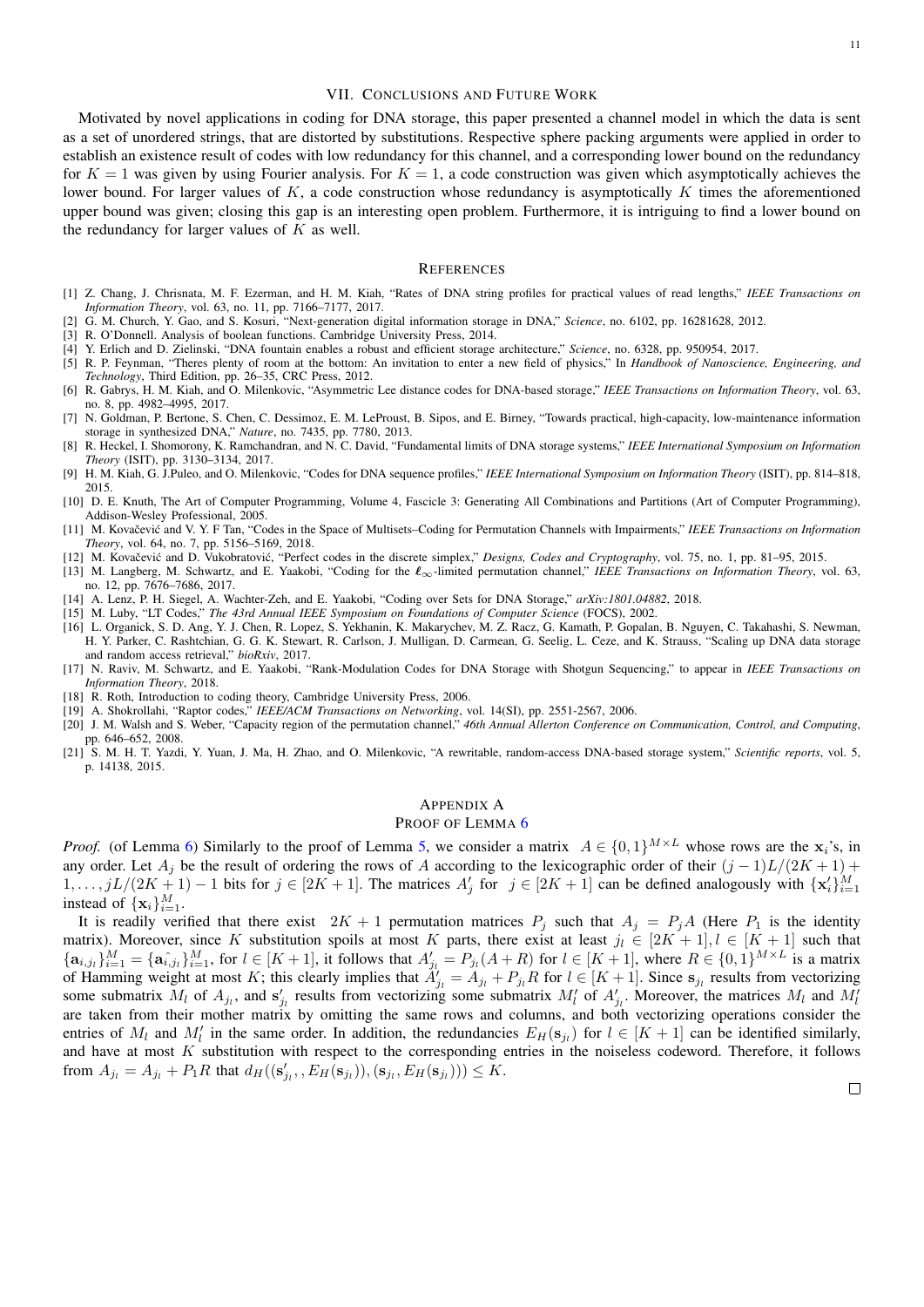## <span id="page-11-1"></span>APPENDIX B PROOF OF REDUNDANCY BOUNDS

*Proof of* (a) *in* [\(7\)](#page-7-0)*:*

$$
r(C) \le 3\log\left(1 + \frac{2M}{2^{L/3} - 2M}\right)^M + 3\log ML + 3\log M + 6
$$
  
\n
$$
\le 3\log\left(1 + \frac{4}{M}\right)^M + 3\log ML + 3\log M + 6
$$
  
\n
$$
= 12\log\left(\left(1 + \frac{4}{M}\right)^{M/4}\right) + 3\log ML + 3\log M + 6
$$
  
\n
$$
\le 12\log e + 3\log ML + 3\log M + 6.
$$

*Proof of* (b) *in* [\(9\)](#page-9-1)*:*

$$
r(\mathcal{C}) = \log \prod_{i=0}^{M-1} (2^{L} - i) - \log \prod_{i=0}^{M-1} (2^{L/(2K+1)-1} - i)^{2K+1} - \log 2^{(2K+1)M} + 2K(2K+1) \log ML + 2K(2K+1) \log M
$$
  
\n
$$
= \log \prod_{i=0}^{M-1} \frac{(2^{L} - i)}{(2^{L/(2K+1)} - 2i)^{2K+1}} + 2K(2K+1) \log ML + 2K(2K+1) \log M
$$
  
\n
$$
\leq (2K+1)M \log \frac{2^{L/(2K+1)}}{2^{L/(2K+1)} - 2M} + 2K(2K+1) \log ML + 2K(2K+1) \log M
$$
  
\n
$$
\leq (2K+1) \log(1 + \frac{2M}{2^{L/(2K+1)} - 2M})^{M} + 2K(2K+1) \log ML + 2K(2K+1) \log M
$$
  
\n
$$
\leq (2K+1) \log(1 + \frac{4}{M})^{M} + 2K(2K+1) \log ML + 2K(2K+1) \log M
$$
  
\n
$$
= (2K+1) \log((1 + \frac{4}{M})^{M/4}) + 2K(2K+1) \log ML + 2K(2K+1) \log M
$$
  
\n
$$
\leq (2K+1) \log e + 2K(2K+1) \log ML + 2K(2K+1) \log M.
$$

## <span id="page-11-0"></span>APPENDIX C IMPROVED CODES FOR A SINGLE SUBSTITUTION

We briefly present an improved construction of a single substitution code, which achives  $2 \log ML + \log 2M + O(1)$ redundancy.

**Theorem 4.** Let  $M, L, K$  be numbers that satisfy  $M \leq 2^{L/4}$ . Then there exists a single substitution correcting code with *redundancy*  $2 \log ML + \log 2M + O(1)$ .

The construction is based on the single substitution code as shown in Section [V.](#page-4-0) The difference is that instead of using three parts and the majority rule, it suffices to use two parts (two halfs) and an extra bit to indicate which part has the correct order. To compute this bit, let

$$
\mathbf{x}_{\oplus} = \bigoplus_{i=1}^M \mathbf{x}_i
$$

be the bitwise XOR of all strings  $x_i$  and  $e \in \{0,1\}^L$  be a vector of  $L/2$  zeros followed by  $L/2$  ones. We use the bit  $b_e =$  $\mathbf{e} \cdot \mathbf{x}_{\oplus}$  mod 2 to indicate in which part the substitution error occurs. If a substitution error happens at the first half  $(x_i^1, \ldots, x_i^{L/2})$ , the bit  $b_e$  does not change. Otherwise the bit  $b_e$  is flipped. Moreover, as mentioned in Remark [3,](#page-8-2) we store the redundancy of all the binary strings in a single part, instead of storing the redundancy separately for each binary string in each part. The data to encode is regarded as  $d = (d_1, d_2, d_3, d_4)$ , where  $d_1 \in \{1, ..., \binom{2^{L/2-1}}{M}$  ${q^{2}-1 \choose M}, d_2 \in \{1, \ldots, \binom{2^{L/2-1}}{M}\}$  $\binom{M}{M}$ ,  $M$ !},  $d_3 \in \{1, \ldots, 2^{M-\log ML-1}\}$ and  $d_4 \in \{1, \ldots, 2^{M-\log ML-\log 2M-2}\}$ . That is,  $d_1$  represents a set of M strings of length  $L/2-1$ ,  $d_2$  represents a set of M strings of length  $L/2 - 1$  and a permutation  $\pi$ . Let  $\mathbf{d}_3 \in \{0,1\}^{M-\log ML - 1}, \mathbf{d}_4 \in \{0,1\}^{M-\log ML - \log 2M - 2}$  be the binary strings corresponds to  $d_3$  and  $d_4$  respectively.

We now address the problem of inserting the bit  $b_e$  into the codeword. We consider the four bits  $x_{i_1,L/2}, x_{i_2,L/2}, x_{i_3,L}$ , and  $x_{i_4,L}$ , where  $i_1$  and  $i_2$  are the indices of the two largest strings among  $\{a_i\}_{i=1}^M$  in lexicographic order, and  $i_3$  and  $i_4$  are the indices of the two largest strings among  $\{b_i\}_{i=1}^M$  in lexicographic order. Then, we compute  $b_e$  and set

$$
x_{i_1,L/2} = x_{i_2,L/2} = x_{i_3,L} = x_{i_4,L} = b_e.
$$

Note that after a single substitution, at most one of  $i_1$ ,  $i_2$ ,  $i_3$ , and  $i_4$  will not be among the indices of the largest two strings in their corresponding part. Hence, upon receiving a word  $C' = {\mathbf{x}'_1, \dots, \mathbf{x}'_M} \in \mathcal{B}_1(C)$  for some codeword C, we find the